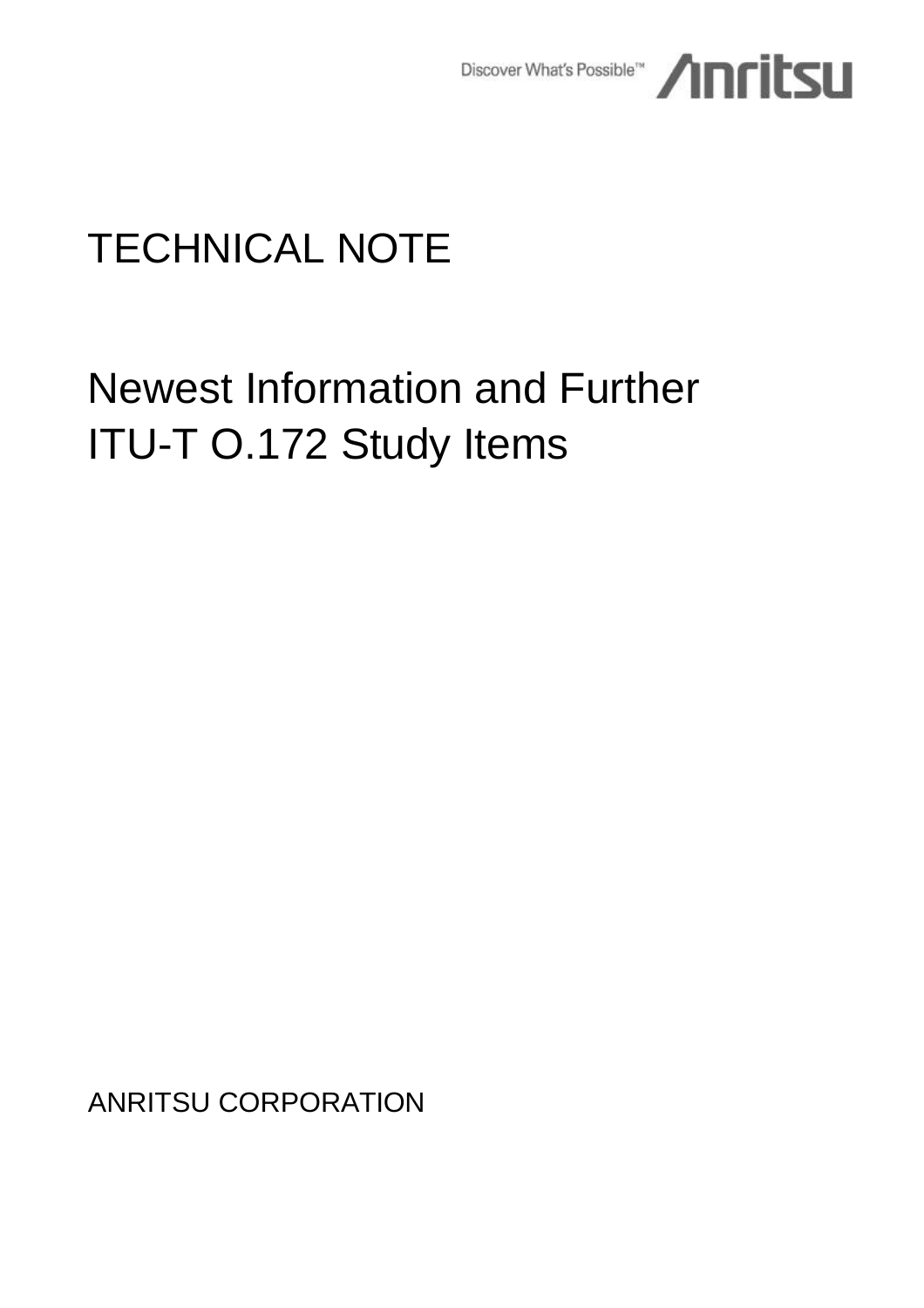Copyright © 2004 by ANRITSU CORPORATION

The contents of this manual shall not be disclosed in any way or reproduced in any media without the express written permission of Anritsu Corporation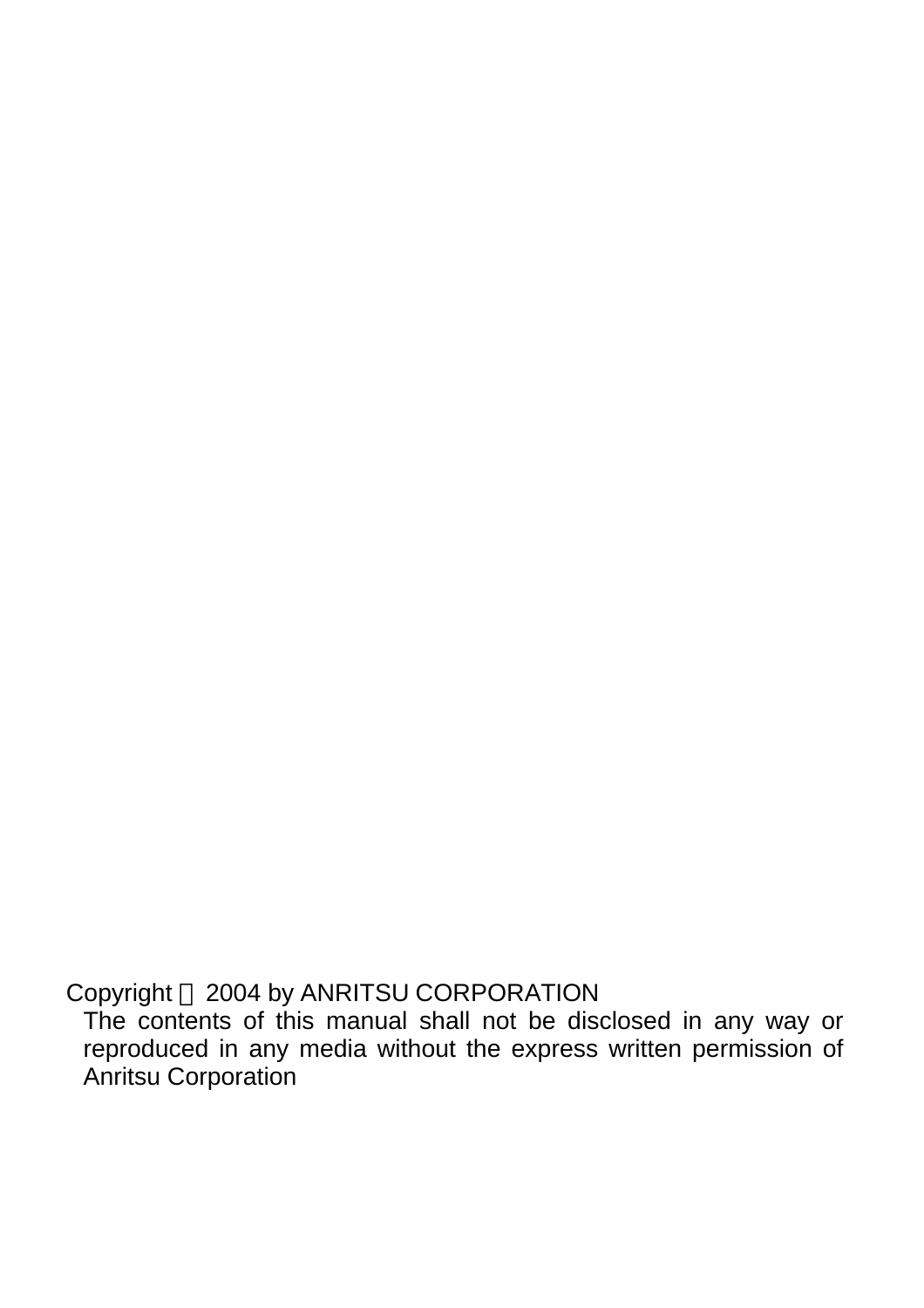|                          |                                                              | MBP-1SG040142              |
|--------------------------|--------------------------------------------------------------|----------------------------|
|                          |                                                              |                            |
|                          |                                                              |                            |
|                          | Newest Information and Further                               |                            |
|                          | <b>ITU-T 0.172 Study Items</b>                               |                            |
|                          |                                                              |                            |
|                          | August 2004                                                  |                            |
|                          | <b>IP Network Division</b>                                   |                            |
|                          | <b>Anritsu Corporation</b>                                   |                            |
| Discover What's Possible | Newest information and further study<br>items of ITU-T 0.172 | <b>IP Network Division</b> |

Good Morning (Afternoon). Today I am going to introduce some new topics related to standardization of the jitter testing presently being examined by the ITU-T SG4/Q5 group.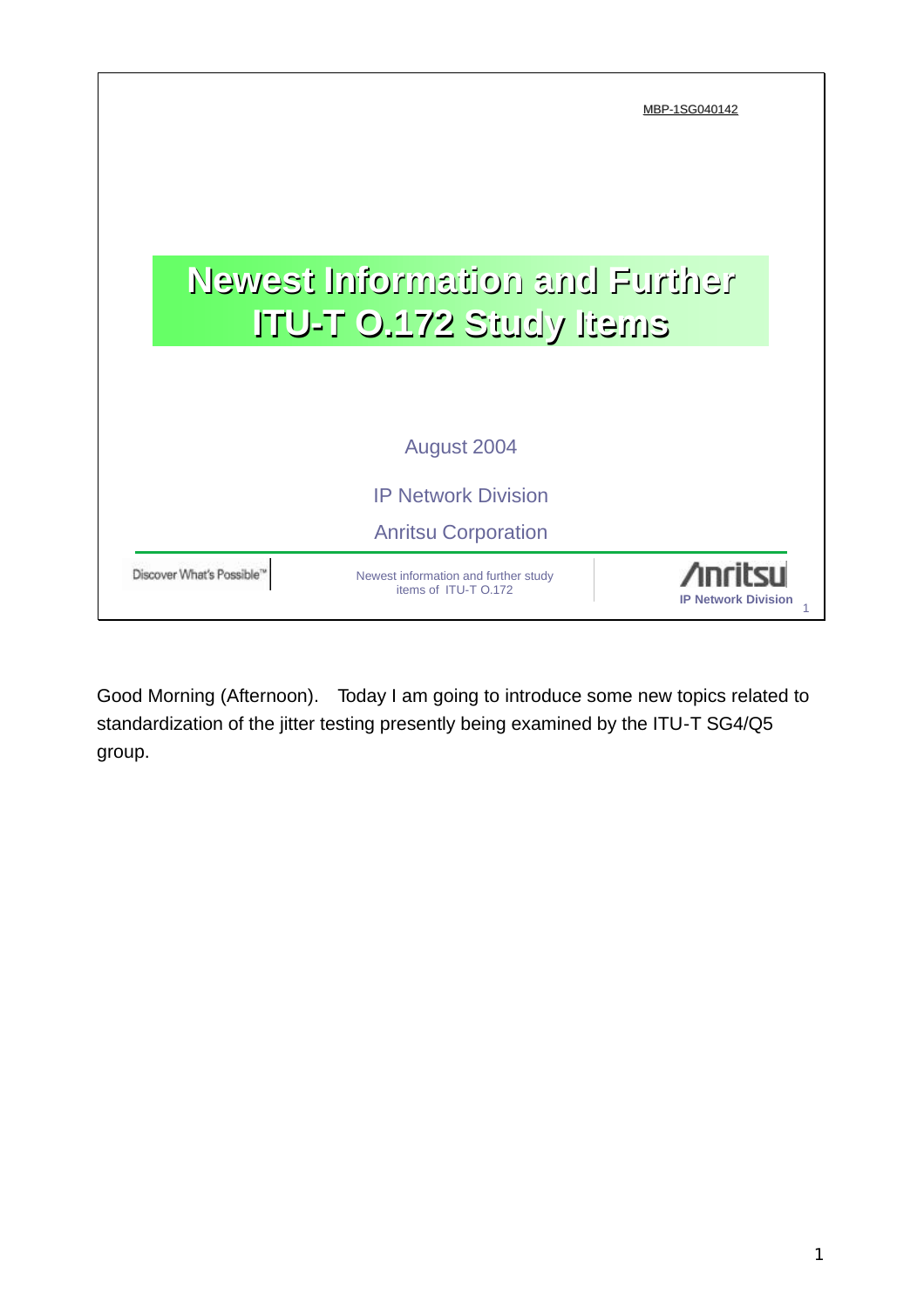|                                                      | $ITU-T SG4/Q5 Meeting Results (1/2)$                                                                                      |                            |
|------------------------------------------------------|---------------------------------------------------------------------------------------------------------------------------|----------------------------|
| $\downarrow$ Summary<br>(c) Task reviews (TD35-PLEN) | Outcome of last meeting (2004.05.03–04)<br>(a) Revised draft O.172 (TD30-PLEN)<br>(b) Sending liaison to NIST (TD31-PLEN) |                            |
| agenda for the next meeting.                         | Both Appendix VII and Appendix VIII on Draft 0.172 are on the                                                             |                            |
|                                                      |                                                                                                                           |                            |
| Discover What's Poss                                 | Newest information and further study<br>items of ITU-T 0.172                                                              | <b>IP Network Division</b> |

The previous meeting of the SG4/Q5 group was held on May 3 and 4 this year in Geneva, Switzerland. These three topics were the outcome of that meeting. Currently, with respect to Appendix VII and VIII related to examination of jitter testers

under O.172, we have identified securing measurement precision and clarifying measurement uncertainties. These subjects have been classified as Under Study for discussion and examination by the next meeting. The latest version of Draft O.172 reflecting these contents has been assigned the revised document number TD30-PLEN. With respect to item (b), a liaison statement letter has been drafted to request checking of the Appendix VII and VIII jitter tester verification methods by NIST as a third-party testing organization.

Item (c) covers the review of the Living List for future tasks.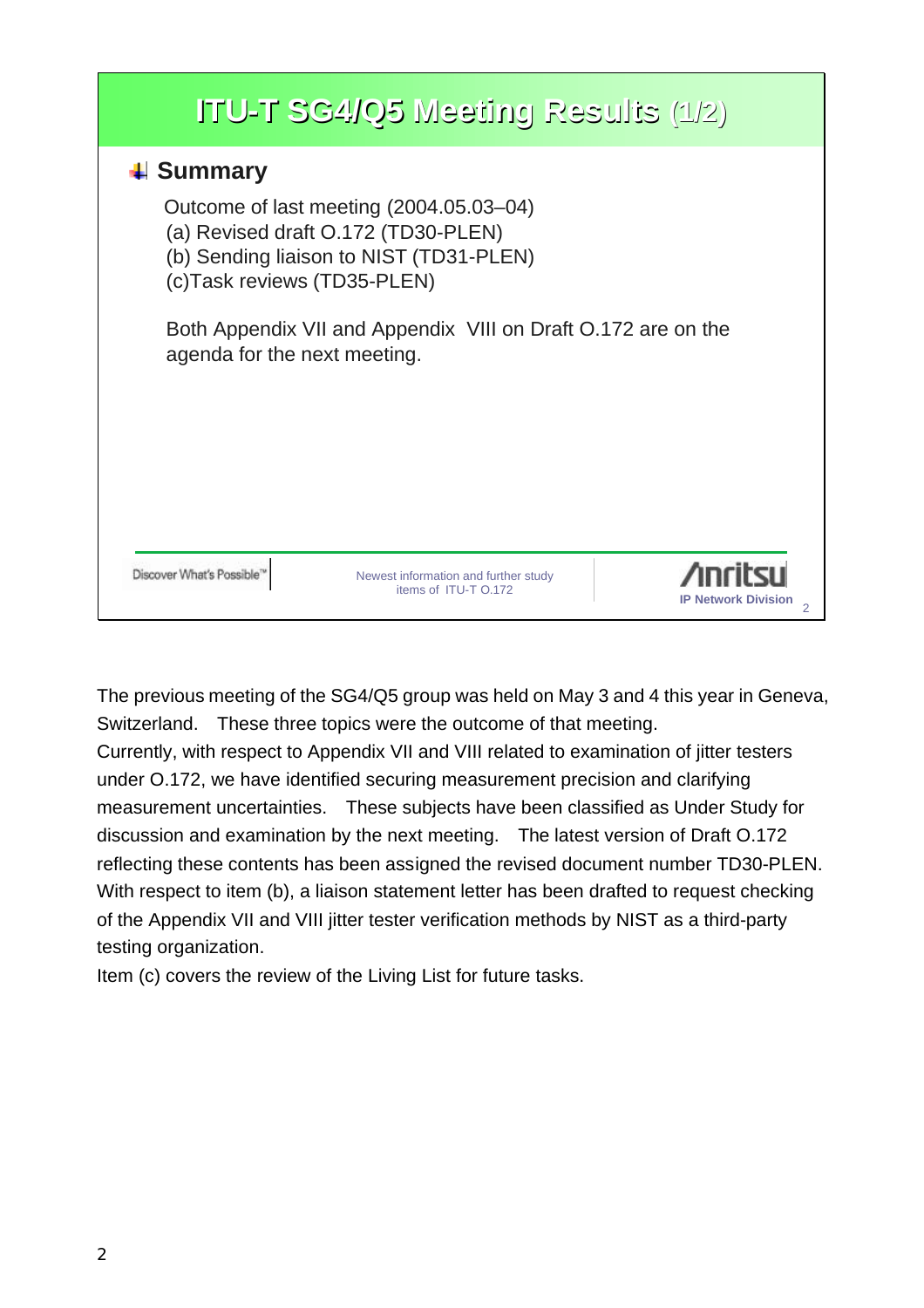| ITU-T SG4/Q5 Meeting Results (2/2)                                                                                                                                                                                                                                                                                         |
|----------------------------------------------------------------------------------------------------------------------------------------------------------------------------------------------------------------------------------------------------------------------------------------------------------------------------|
| $\downarrow$ Next meeting<br>To reach an agreement at the next SG4 meeting, an interim meeting will<br>be held in the UK from 2004.09.27-30.                                                                                                                                                                               |
| <b><del></del></b> Liaison<br>The Anritsu proposal (D184) was agreed and SG4/Q5 decided to send a<br>liaison to NIST as a third party to give advice about measurement<br>accuracy in verification methods (Appendix VII, VIII). The same<br>information will be sent unofficially to NPL in the UK and PTT in<br>Germany. |
| Discover What's Possi<br>Newest information and further study<br>items of ITU-T 0.172<br><b>IP Network Division</b>                                                                                                                                                                                                        |

The next general meeting of ITU-T SG4 is planned to be held in Geneva, Switzerland in March 2005. Prior to that, an interim meeting of experts will be held in the UK to clarify the current results which will then be presented to the next general meeting in 2005 for the purpose of obtaining official consent.

Anritsu proposed a jitter tester verification method under O.172 Appendix VII and VIII for checking by an impartial third party and, in addition to sending the results to NIST, unofficial checks by NPL in the UK and PTT in Germany have also been requested.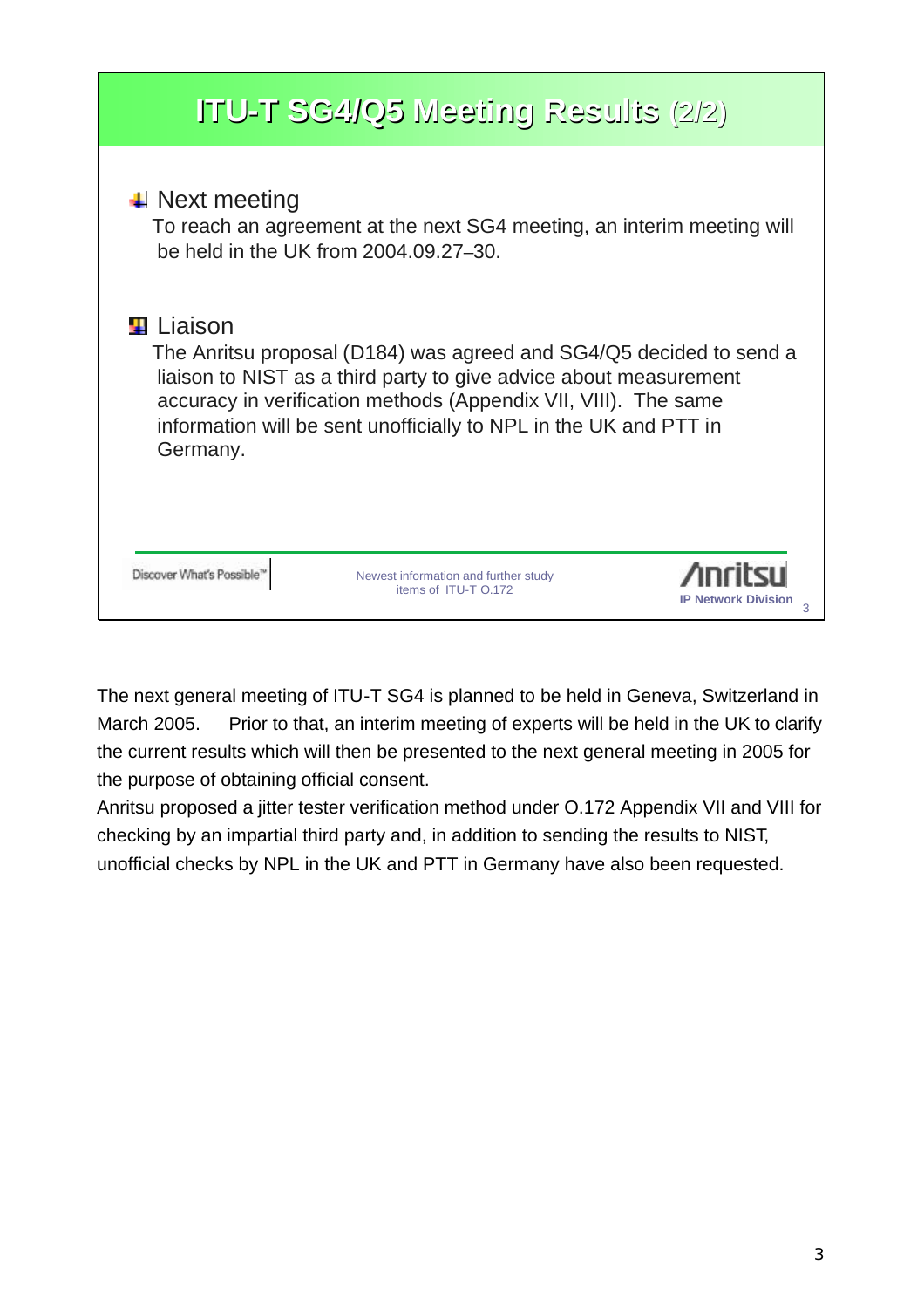| Further Study Items for 0.172 Appendix VII, VIII                                                          |                            |
|-----------------------------------------------------------------------------------------------------------|----------------------------|
| The following points for guaranteeing accuracy were raised at the last                                    |                            |
| ITU-T SG4/Q5 meeting to be resolved soon.                                                                 |                            |
| <b>Appendix VII</b><br>ag.                                                                                |                            |
| 1. No certain way to verify final output jitter value                                                     |                            |
| $\rightarrow$ No known way to confirm standardized value at Accuracy Map, so unable to                    |                            |
| separate errors of receiver from those of transmitter                                                     |                            |
| $\rightarrow$ Jitter errors at data generator not considered at all (assuming ideal no-jitter<br>circuit) |                            |
| 2. Can't measure exact pattern jitter value that is factor in measurement errors                          |                            |
| 3. Need to review circuit block diagram that can remove pattern jitter (One                               |                            |
| company informed last meeting that they hold patent for current method)                                   |                            |
| <b>Appendix VIII</b><br>ш                                                                                 |                            |
| 1. Need to verify edge-insertion method accuracy                                                          |                            |
|                                                                                                           |                            |
| Discover What's Possi<br>Newest information and further study<br>items of ITU-T O.172                     | <b>IP Network Division</b> |

At the previous meeting in May this year, the contents of the Appendix VII and VIII jitter tester verification methods were introduced.

In the Appendix VII method, evaluation is performed by imposing a burst sinusoidal signal with 100 mUIpp jitter onto a data signal from which pattern jitter has been removed and these three issues were identified.

 There is no certain way to verify the amount of jitter in the final output signal that is jitter modulated by the burst sine-wave modulation signal.

 There is no way of accurately verifying the amount of jitter (less than 10 mUIpp) in the data signal from which pattern jitter has been removed.

 Currently, since Company A has a patent on block diagram for the jitter-removal circuit described as a reference example in Appendix VII, it is clear that users will be prohibited from using the verification method, and as a result, it is necessary revise the block diagram so that all users will be able to use the method without patent licensing issues. The Appendix VIII method has the same configuration as jitter generation measurement in which a sampling oscilloscope is used to separate the amount of jitter in the reference signal into DJ and RJ for evaluation. In this method, the jitter at the part of the NRZ signal with no edge is evaluated, requiring validation of the edge-insertion method in terms of the previously standardized Hold method (copying jitter of previous edge).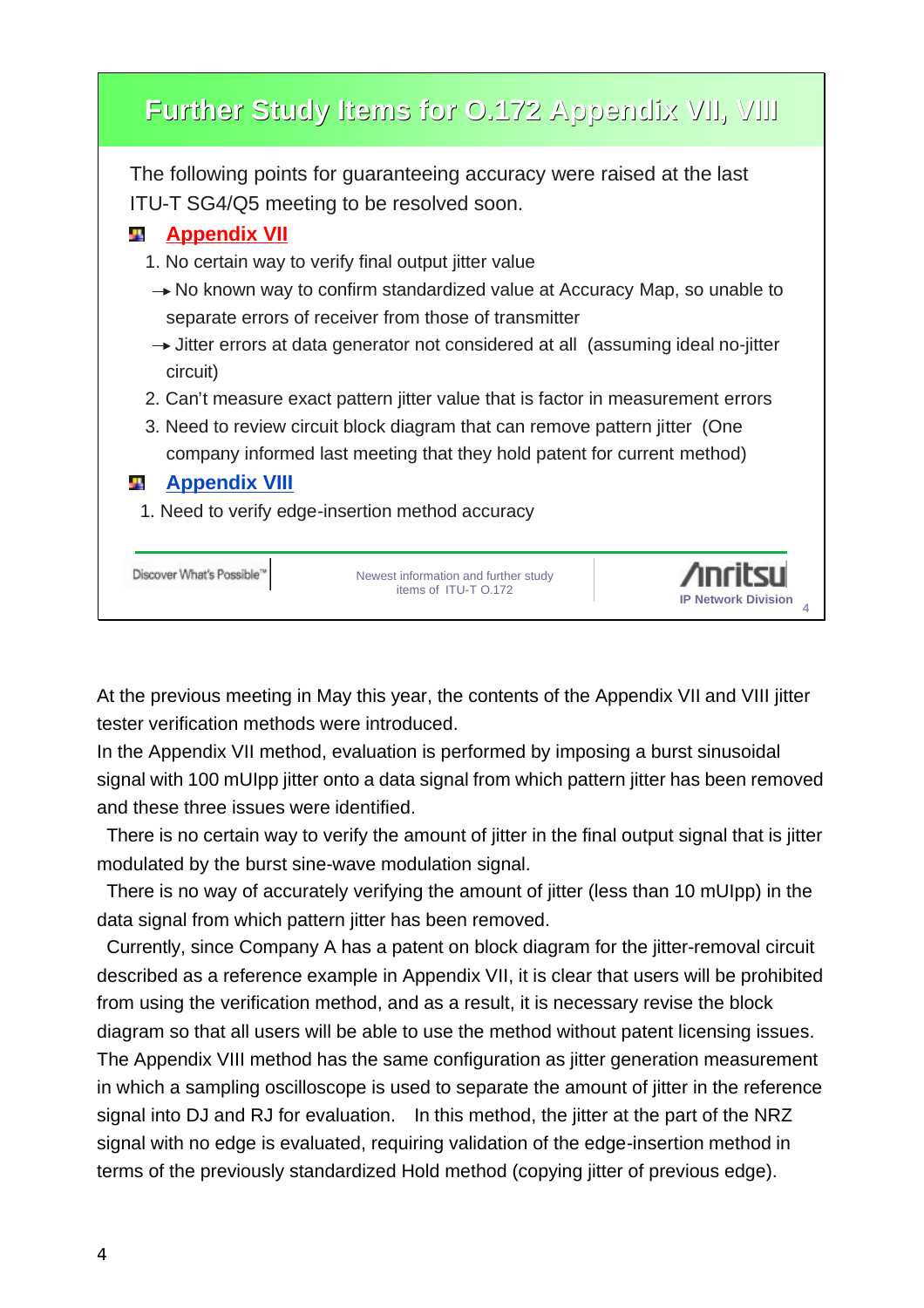

From here on, I am going to explain the issues of the current Appendix VII method using block diagrams and figures, etc.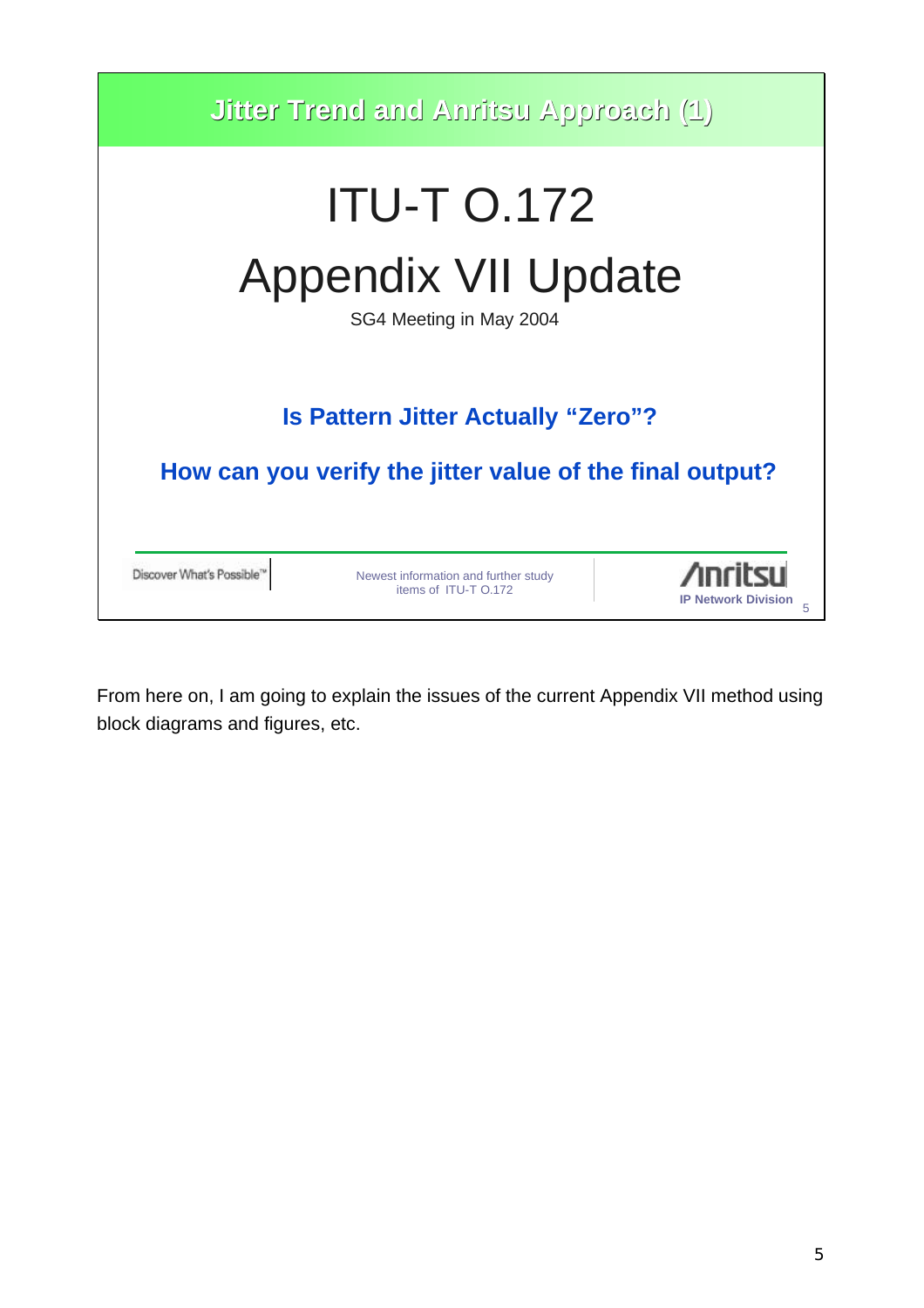

To make the Appendix VII method a practical proposition, it is necessary to produce a reference signal using the three blocks shown here. The block on the left is a jitter modulator that can add jitter of about 100 mUIpp as a burst sinusoidal signal generated at a clock of 9.95328 GHz. The middle block generates an STM-64 (9.95328 Gbit/s) frame signal at a clock of 9.95328 GHz. To obtain the SDH frame signal frame synchronization, a Non Scramble Byte (A1, A2, J0/Z0) is defines at SOH 1ROW. Pattern jitter occurs at this point. In addition, jitter also occurs at the Payload. When a data signal including these jitters is evaluated by the receiver of a jitter tester, accurate jitter evaluation is impossible due to the presence of these jitters. As a consequence, the pattern jitter at the final block shown on the right is used to remove jitter generated in the SDH/SONET pattern, reducing errors due to pattern jitter. However, when evaluating an actual signal, since jitter due to the evaluation-target pattern cannot be completely removed, there is little sense in setting a pattern even if it can be evaluated at various pattern settings (Payload PRBS31 +Scramble).

In this method, since there is no certain way to evaluate the amount of jitter added by the jitter modulated in the final output stage (output of pattern jitter remover), it is not possible to accurately determine the amount of jitter in the evaluation signal. Moreover, since company A has a patent on the block diagram for the pattern jitter remover described in the references, it is necessary to revise the block diagram to a different form so that all users can use the technology free-of-charge without patent licensing issues.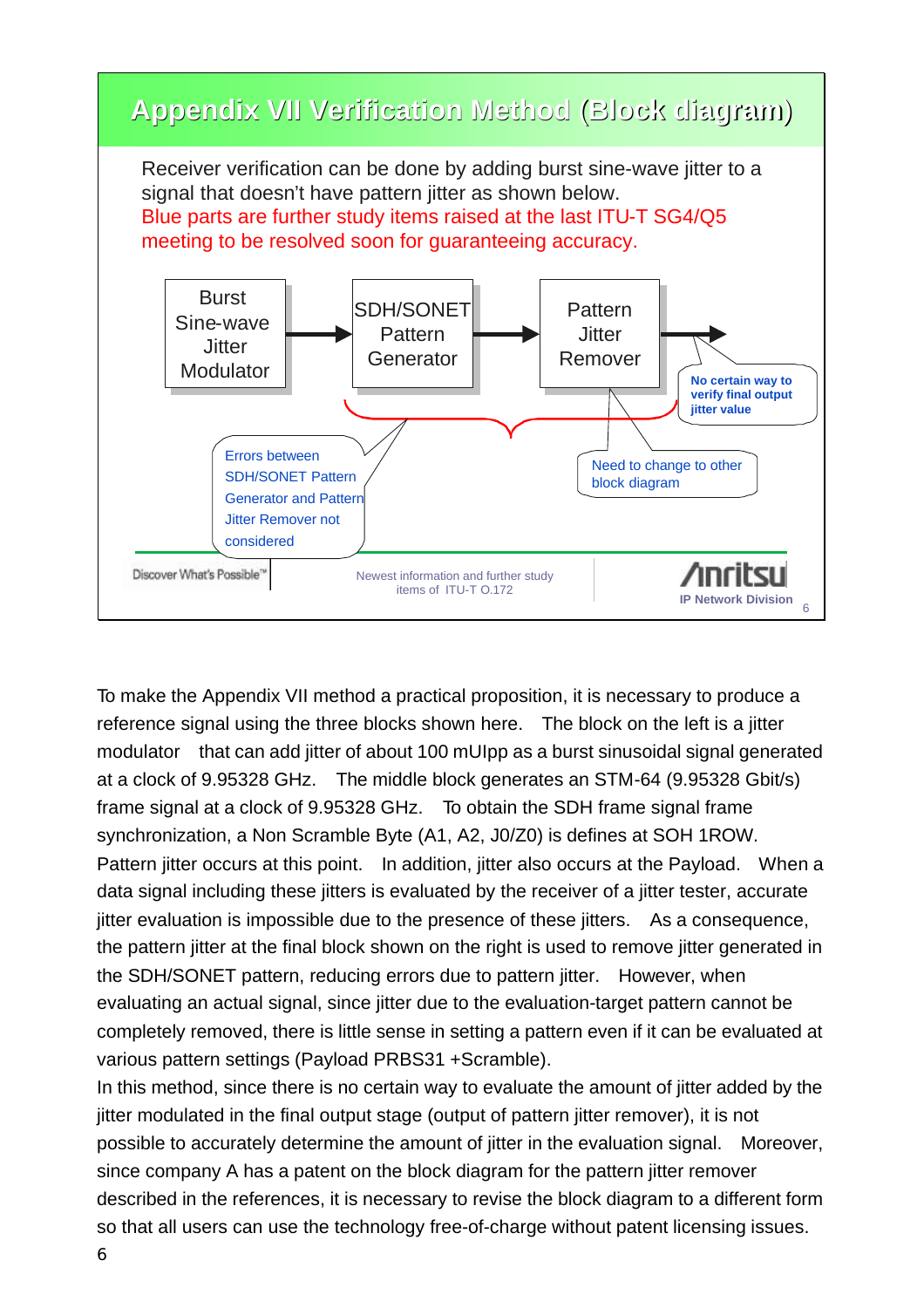

The Appendix VII method performs receiver evaluation with a signal to which jitter is added as a burst sinusoidal wave. However, it is not a method that permits accurate evaluation in the final-stage signal. The Appendix VII method is a method for evaluating whether or not it is possible to detect a fixed peak jitter amount (100 mUIpp) while changing the modulation signal burst repetition rate and burst width. However, Appendix VII provides a method for confirming the amount of added jitter by using a clock signal to which jitter has been added as a continuous sine wave (jitter modulator output) instead of a burst sine wave. In this case, the amount of jitter is found using a spectrum analyzer. In other words, it is possible the perform calibration of the jitter value with a modulation signal having different frequency components from the finally used modulation signal (burst sine wave), based on the supposition that it is the same as the peak jitter value. Moreover, since a signal with a known jitter value is passed through the pattern generator and pattern jitter remover, it is not necessary to take changes in jitter due to these blocks into consideration.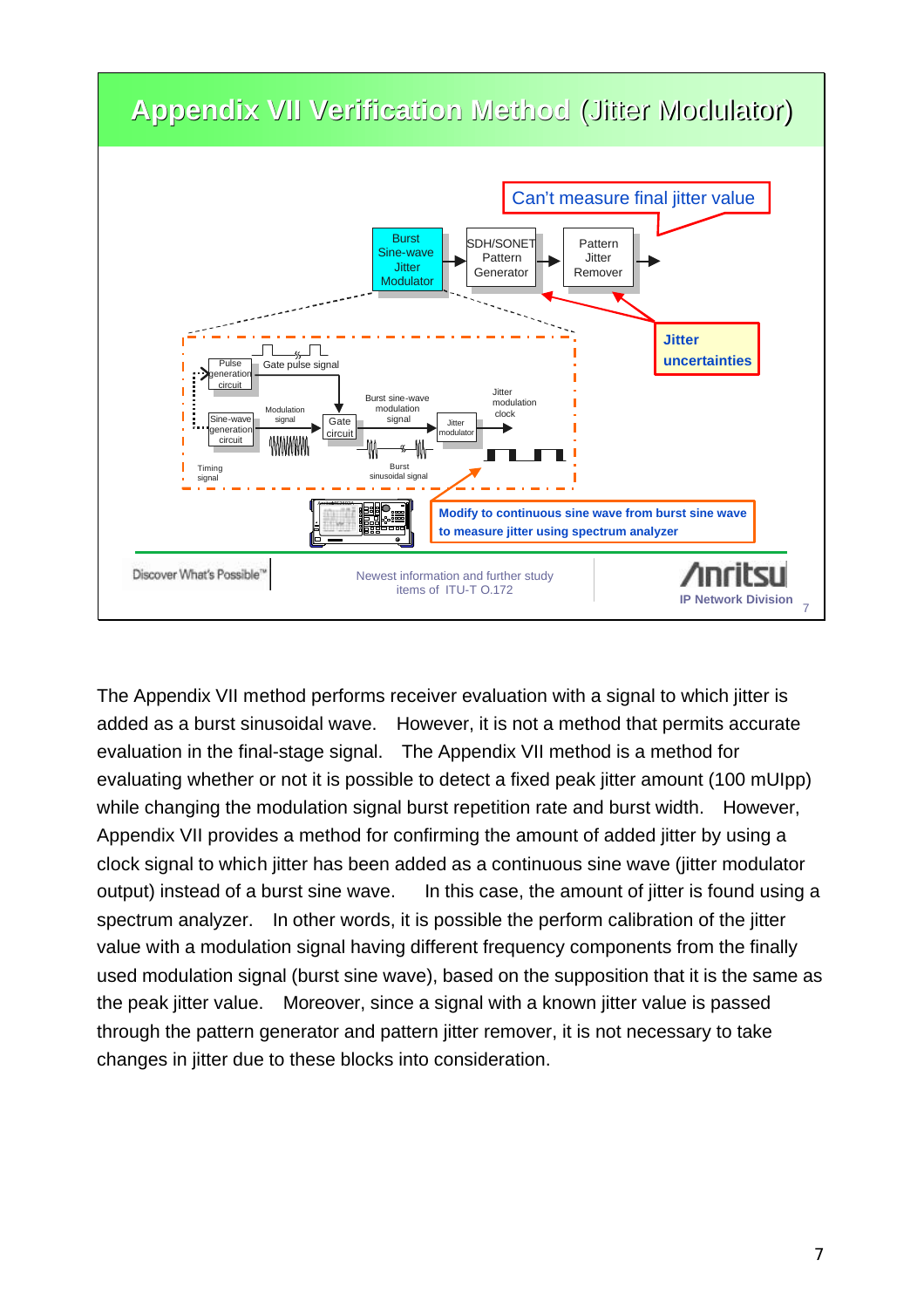

The Appendix VII method requires a pattern jitter remover to remove pattern jitter at 10 mUIpp (1 ps at 10 G) that is a source of error. Unfortunately, there is no method for directly checking jitter of less than 10 mUIpp in the jitter band specified by ITU-T (HP1 + LP).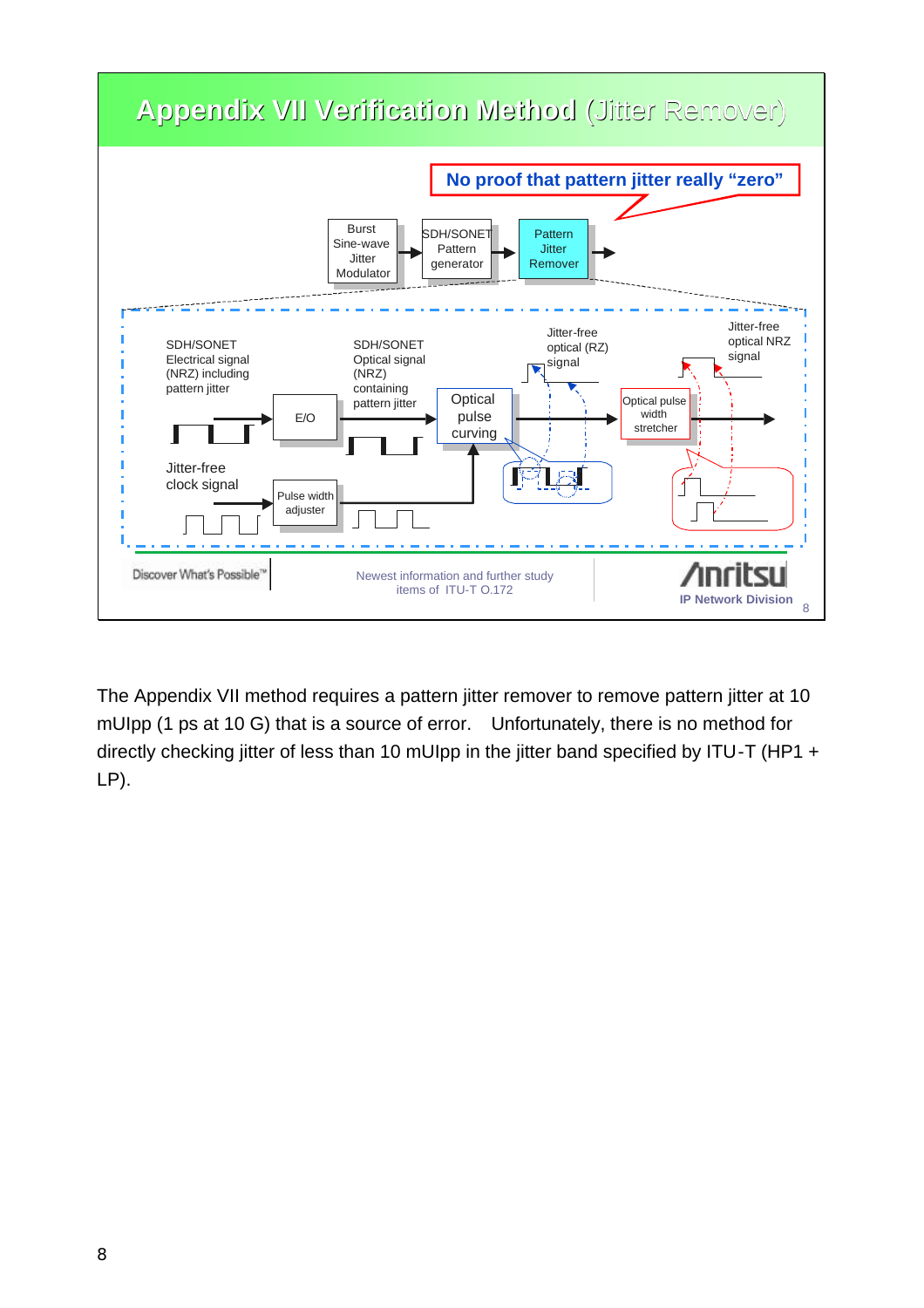

The Appendix VII method does offer a method for confirming whether or not a fixed peak jitter (100 mUIpp) can be detected at the receiver while varying the modulation signal burst repetition rate and burst width using the matrix shown here. However, this accuracy map evaluation has no meaning when it is not possible to confirm that the amount of jitter generated at the send side under any conditions is constant (100 mUIpp) at the final output.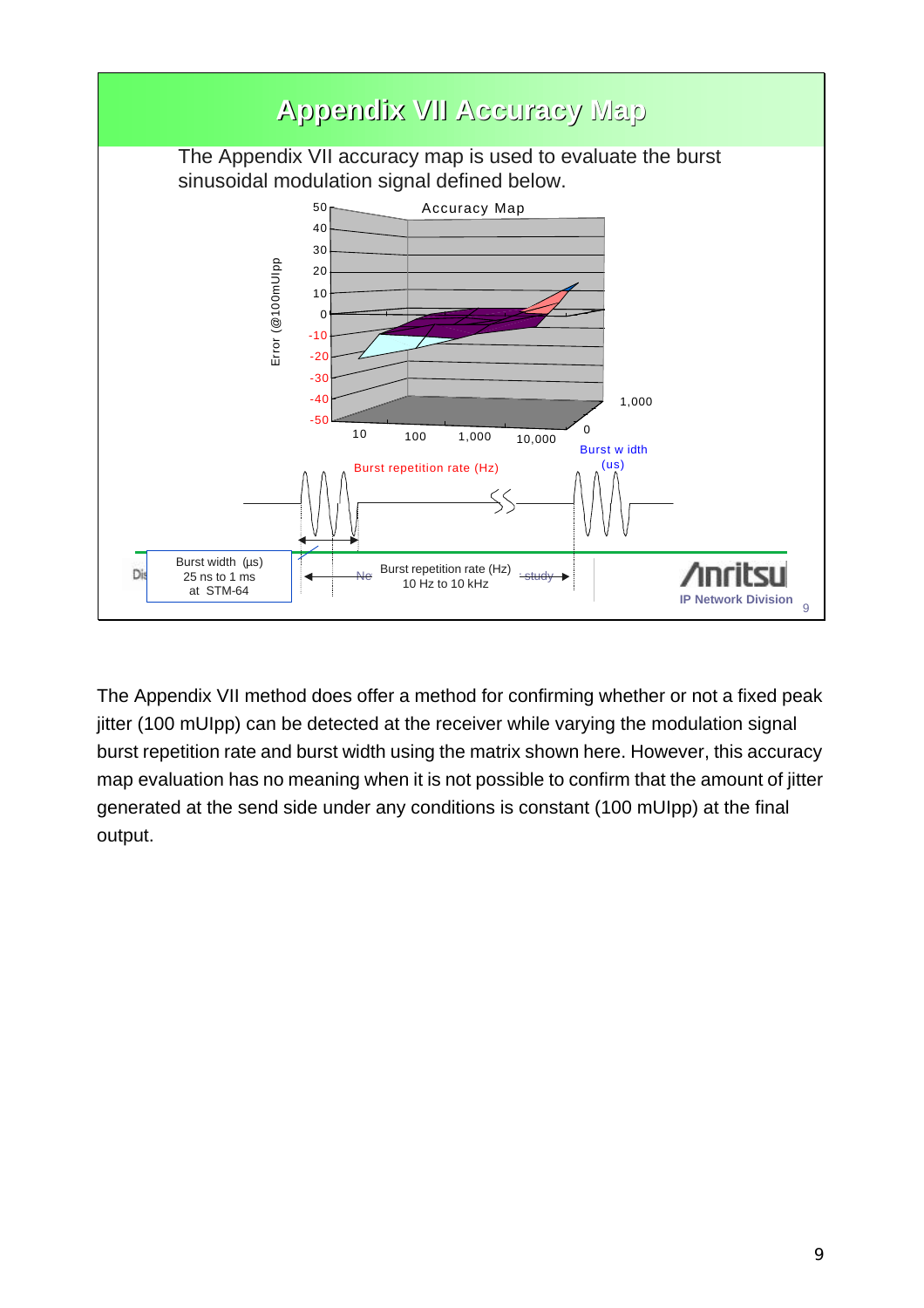

From here on, I am going to explain some evaluation results produced by Anritsu following the previous meeting in May this year, regarding some issues about the current Appendix VII method, as well as some ideas supporting the current method that do not have accuracy problems. These ideas will be proposed to the next ITU-T meeting.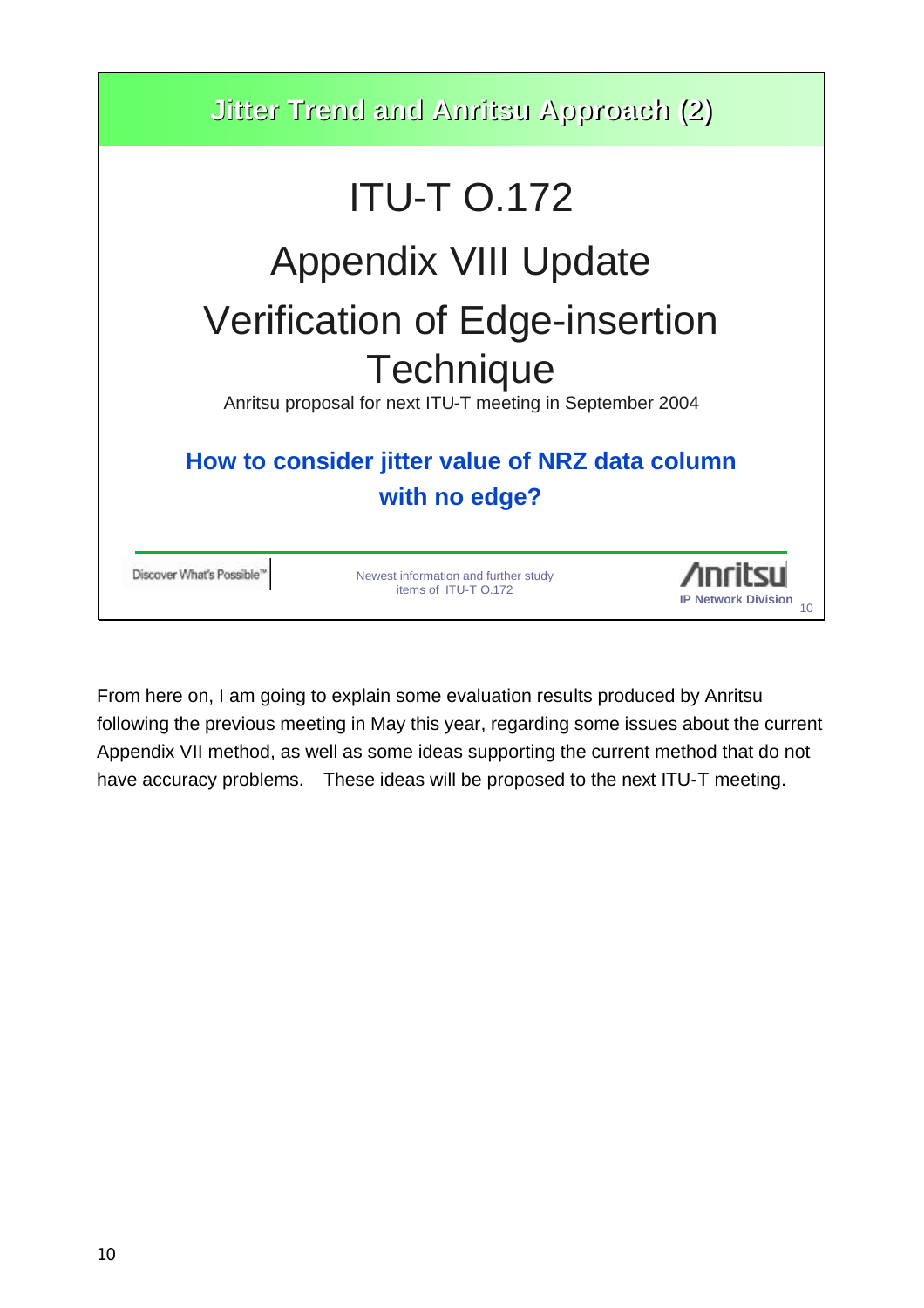

Now, I will explain the phase analysis technique (O.172 Appendix VIII verification method) for evaluating deterministic jitter such as pattern jitter.

This can be measured using general-purpose measuring instruments. First, an SDH frame signal is generated using a PPG. This signal is converted to an optical signal by an E/O converter and this optical signal is connected to a sampling oscilloscope. The clock for the reference signal is also connected simultaneously and monitored. These signals are synchronized by a pattern sync signal and monitored. Since the reference clock has no pattern jitter, the pattern jitter can be measured by measuring the phase difference of the rising and falling edge of the reference clock and data signal. To eliminate random jitter in this signal and the sampling oscilloscope itself, the signal is averaged using the averaging function and then evaluated. The jitter filtering required to evaluate jitter is performed by filter processing using DSP after the phase difference data has been completely measured.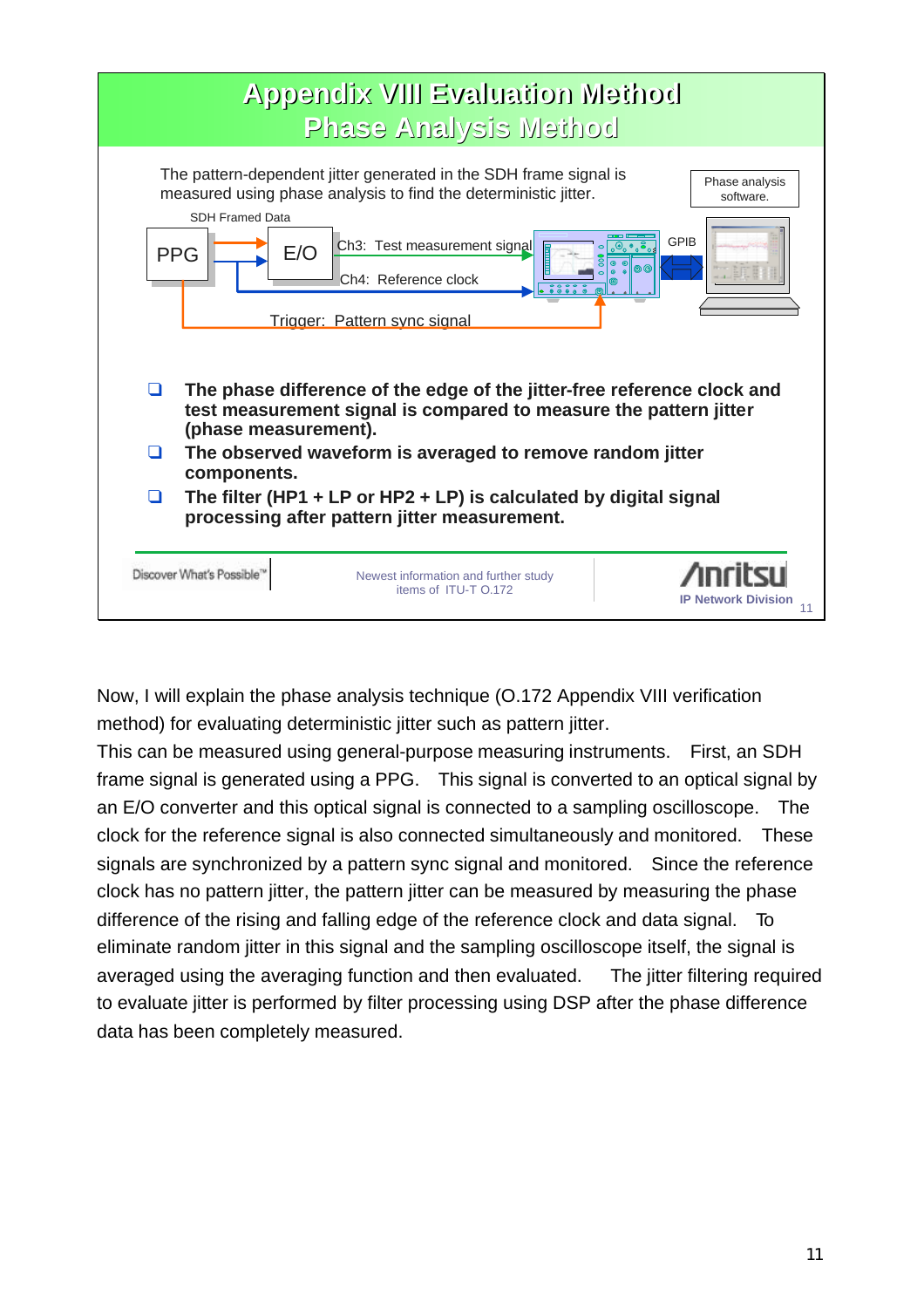

Here is a slightly more concrete explanation. This diagram shows the test measurement signal data and reference clock. First, the skew function of the sampling oscilloscope is used to align the edge of the A1 byte of the non scramble byte. Next, the phase difference X1 ps between the data edge (here only the falling edge is monitored but actually both the rising and falling edges are monitored) and the reference clock is measured. The phase difference (X2, X3, …) between each edge and the reference clock is measured for every frame while the signal drifts. (It is also possible to measure the scramble byte part.) As explained before, the phase analysis technique separates out only deterministic jitter for evaluation so random jitter is removed by the averaging function. Since this measurement is a relative evaluation of the clock and data, sampling oscilloscope error can be ignored.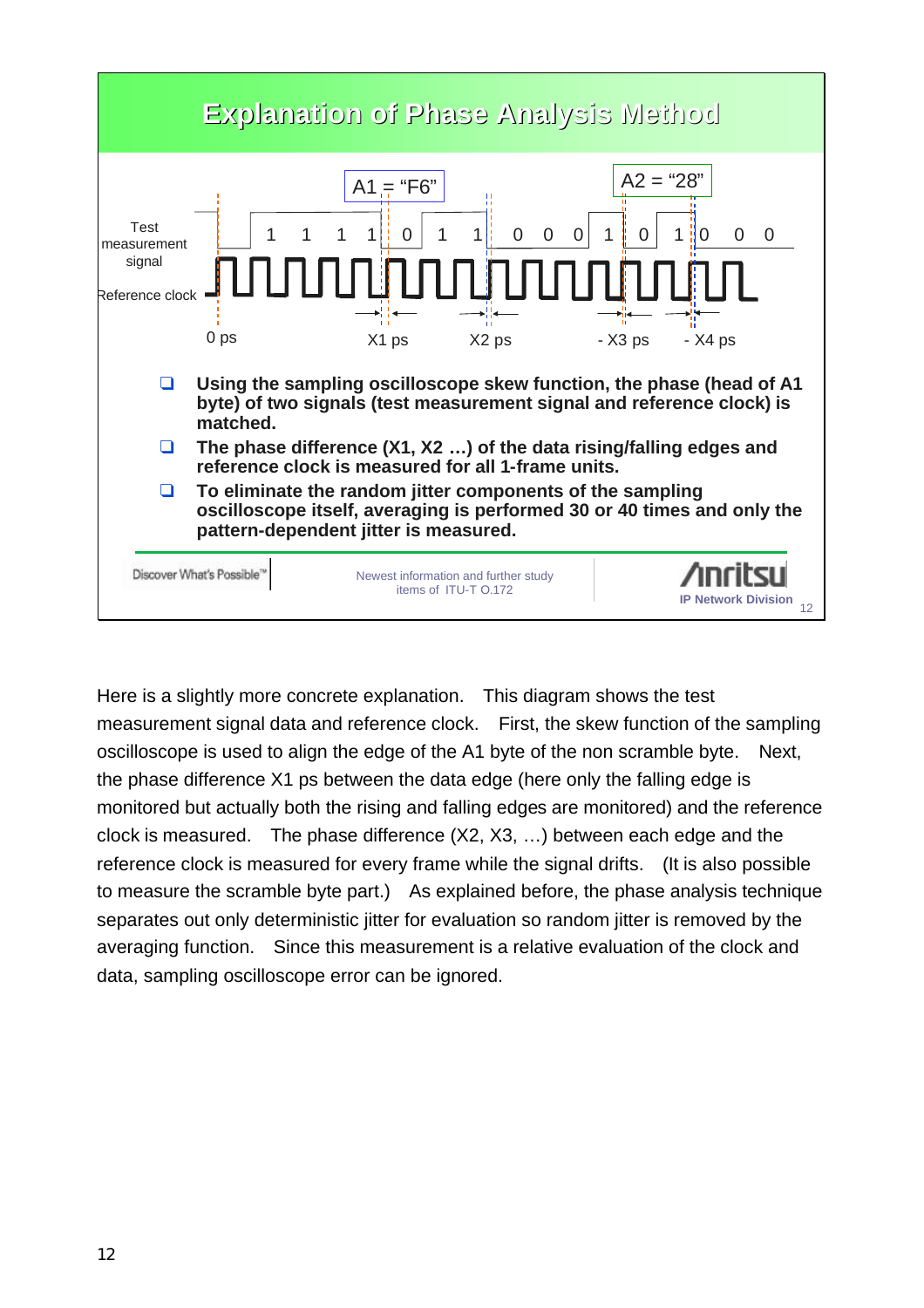

Appendix VIII describes use of a sampling oscilloscope to evaluate the amount of jitter in a data signal. The phase difference at the edge of the data signal and the reference clock signal is measured at each bit using a sampling oscilloscope to find the pattern jitter of the data signal without using a jitter tester as the measuring instrument. At the May 2004 meeting, the need for technical support for an interpolation method for NRZ data with no edge was identified but could not be evaluated due to time considerations. The following materials explain the various edge-insertion techniques that our company has investigated following the ITU-T meeting that do not present the accuracy problems of the current Hold method.

The figure in this slide shows a comparison of the phase difference (blue) of the edges of the clock and data signals, indicating the points (orange) where the jitter value of previous edge was copied because there was no edge so as specified in Appendix VIII.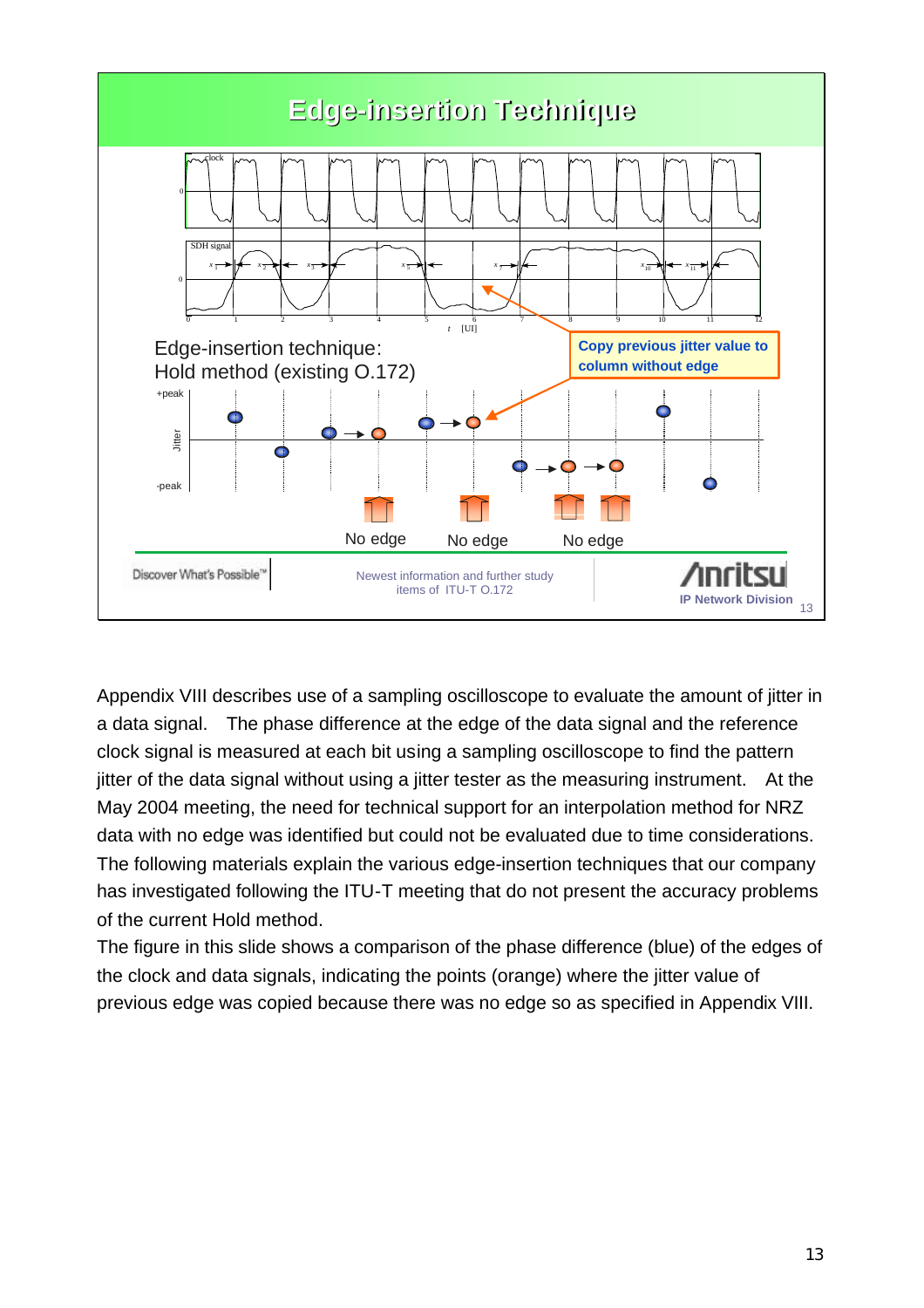

Another two other methods were proposed at the previous ITU-T meeting in addition to the Hold method described on the previous slide. The top part of this slide shows the Add 0 method in which a jitter value of 0 is added at parts where there is no edge. The middle part shows the Add average method in which the average jitter value for the previous 128 bits is added to the parts where there is no edge. However, neither of these two methods was proposed based on any evidence of real technical advantages. The bottom part of this slide shows the method examined by Anritsu; in this method, a straight line is approximated between the previous and succeeding edges and the interpolated value is inserted at the point where there is no edge. These four methods were simulated to examine the error inherent in each method.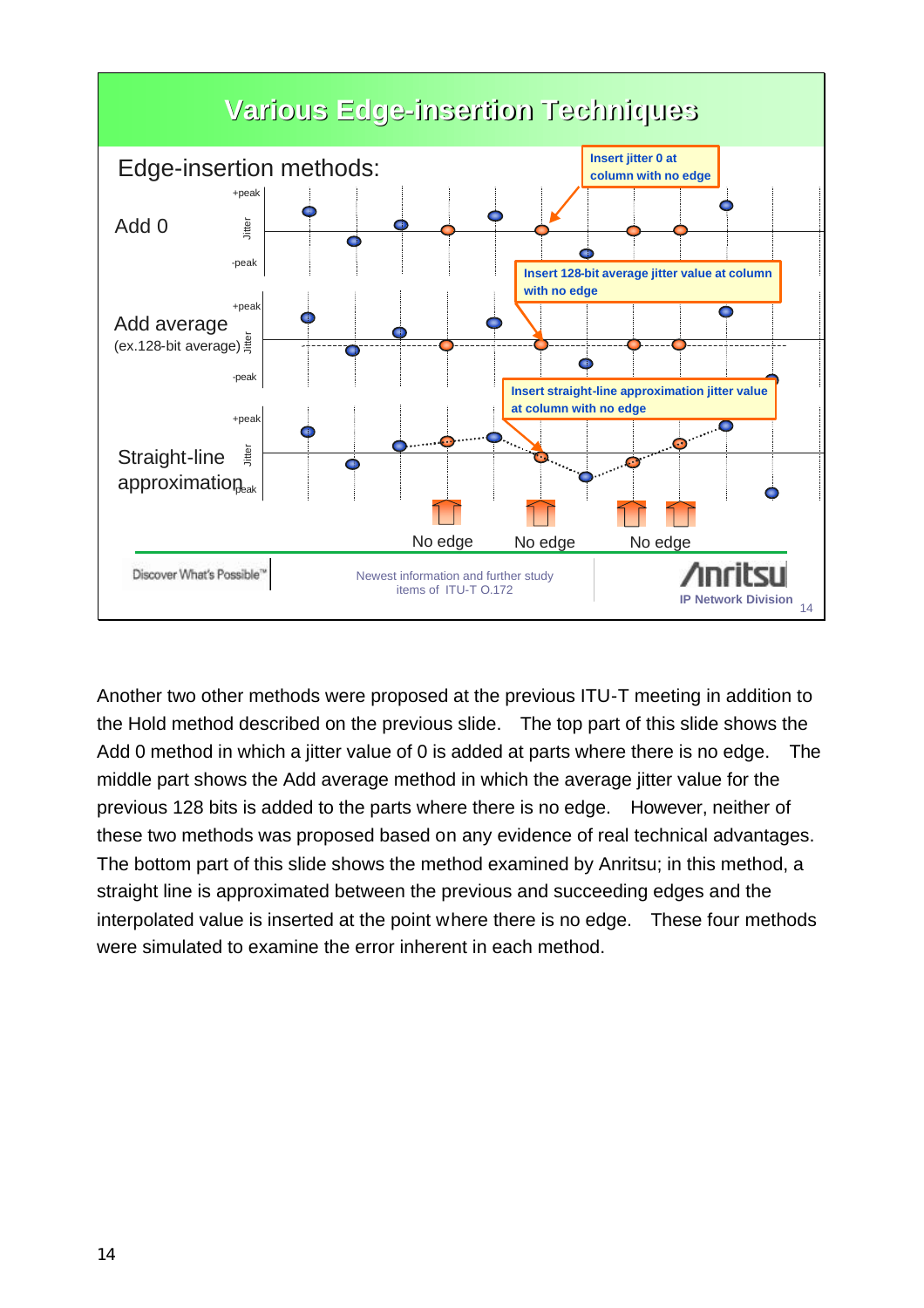

To investigate the edge-insertion error, it is necessary to specify the theoretical value. As shown in this block diagram, evaluation was performed by simulating a signal to which jitter is added using a sinusoidal modulation waveform synchronized to the SDH frame. In other words, the block diagram shown here is not the block diagram used for the actual evaluation—it only shows a conceptual image of the evaluation system. First, an SDH frame pattern with no pattern jitter is generated by a simulator. Since the signal is produced by a simulator, all the jitter values are zero. A phase variation is produced by the synchronization of the modulation signal (sine wave or burst wave with this generated pattern. This makes it possible to find the phase error of each edge of a signal to which hypothetical phase variation has been added using a simulator in the same manner as Appendix VIII. In this case, we measured and compared the jitter value at the points with no edge in the previously described four methods. As explained before, phase modulation is caused by the modulation signal synchronized

to the pattern so we can determine the theoretical value of the jitter even at locations with no edge and this was used to evaluate the errors of each edge-insertion method.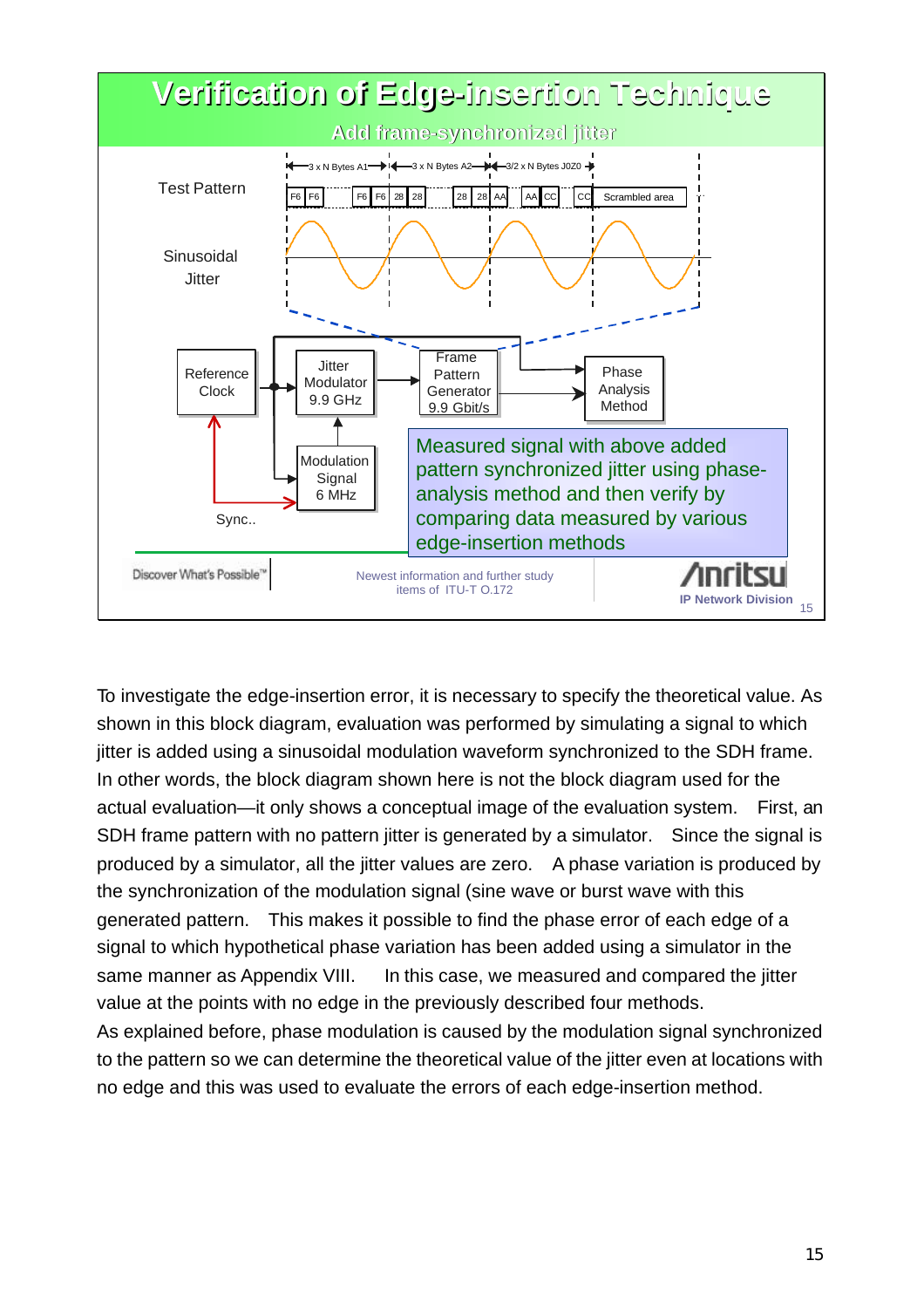

This slide shows the measured phase errors obtained by comparing the results obtained by the methods in Appendix VIII and the ideal results obtained by simulation. In this case, a sine wave was used as the modulation signal because the aim was to confirm the degree of distortion caused by each edge-insertion method. The dark blue line is the ideal jitter while the light blue line shows the results found for each of the interpolation methods.

As you can see, the Hold method specified in Appendix VIII and the new straight-line approximation method examined by Anritsu produce very similar results with almost the same values and little jitter. On the other hand, the Add 0 method produces unquestionable jitter. In addition, the Add 128 bit average method causes some jitter (and the same trend even with a different bit count).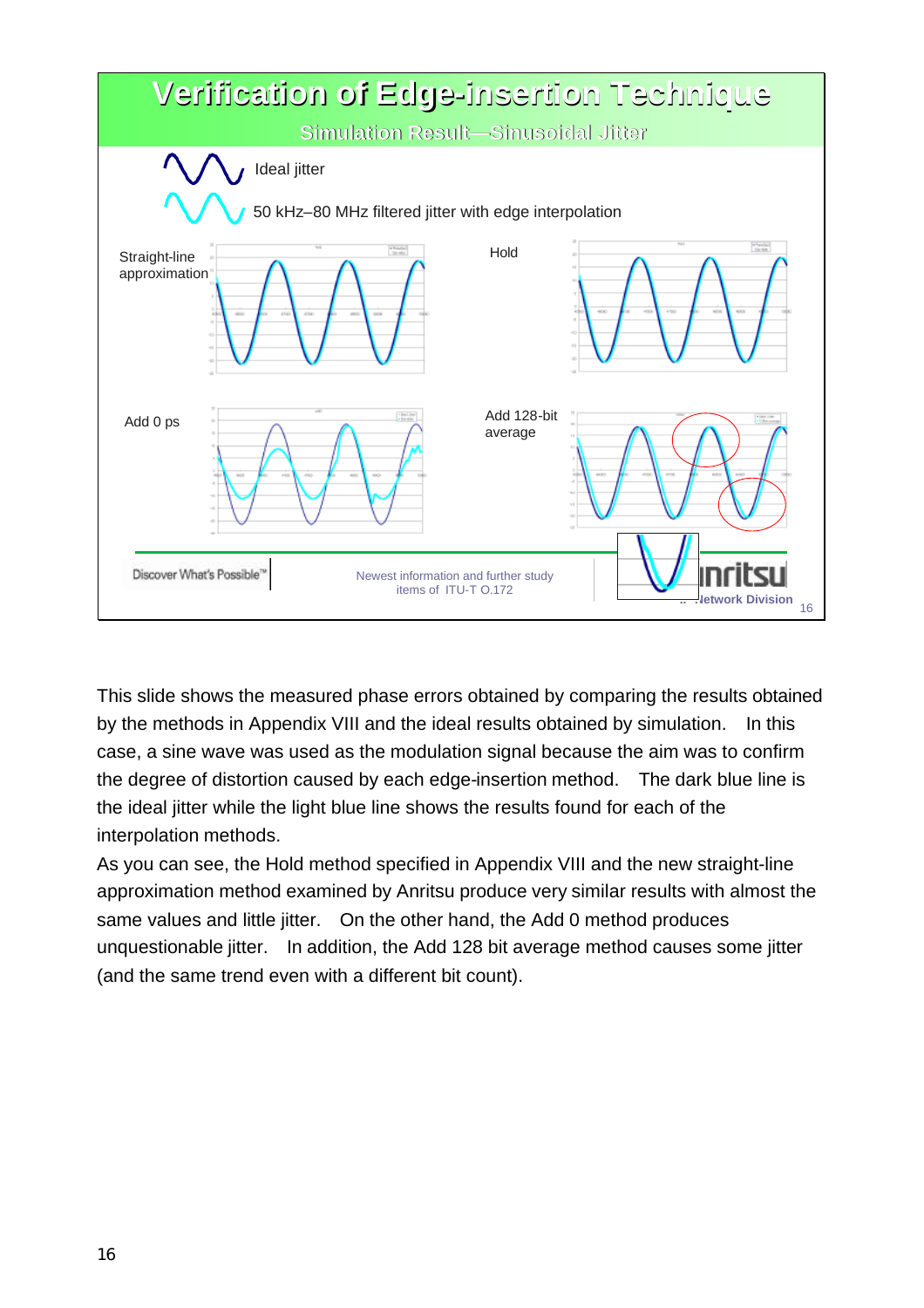

Instead of using a sine-wave modulation signal, the next slide compares the frame-pattern simulated pulse jitter. The dark blue line shows the ideal jitter and the red line shows the result for each interpolation method. The results of the Hold method specified in Appendix VIII and the new straight-line approximation method evaluated by Anritsu are very similar with practically no delay other than delay caused by the 80-MHz LPF and very similar jitter values. On the other hand, the Add 0 insertion method produces unquestionable jitter. In addition, the Add 128 bit average method causes large delay other than delay caused by the 80-MHz LPF and some jitter (and the same trend even with a different bit count).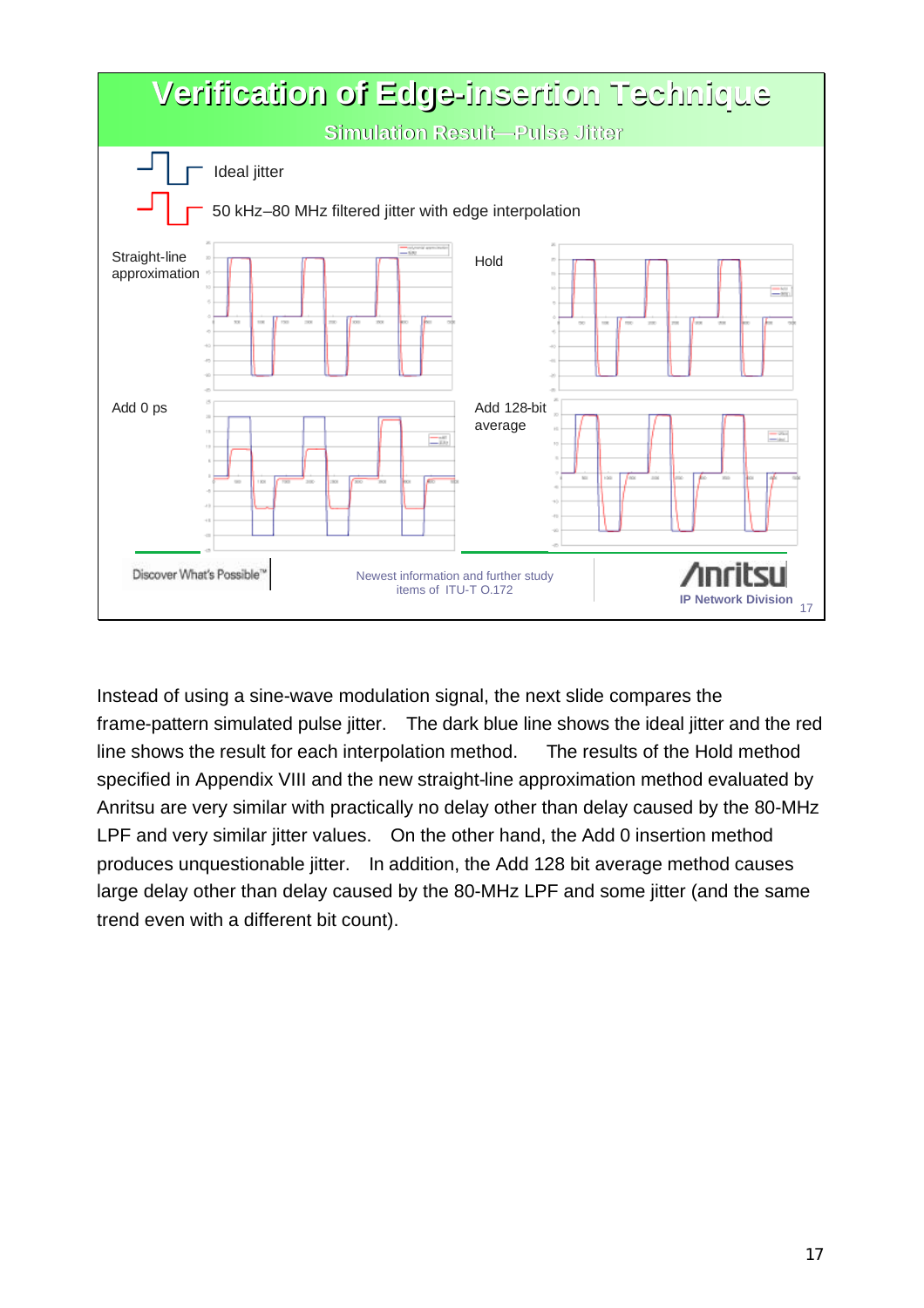# **Verification of Edge-insertion Technique Edge Insertion—Simulation Summary**

|                                |           | Pattern-dependent jitter waveform<br>Rectangular wave<br>Sine wave<br>Peak-Peak<br><b>RMS</b><br><b>RMS</b> |           |           |  |  |
|--------------------------------|-----------|-------------------------------------------------------------------------------------------------------------|-----------|-----------|--|--|
|                                |           |                                                                                                             |           |           |  |  |
| Interpolation<br>method        | Peak-Peak |                                                                                                             |           |           |  |  |
|                                | Error [%] | Error [%]                                                                                                   | Error [%] | Error [%] |  |  |
| <b>Hold</b>                    | -1        |                                                                                                             | -2        |           |  |  |
| Null                           | $-20$     | -46                                                                                                         | -30       | -47       |  |  |
| 128-bit average                | -4        | -4                                                                                                          | $-1.8$    | -6        |  |  |
| Straight-line<br>approximation | $-0.1$    |                                                                                                             | $-0.5$    | $-0.8$    |  |  |

 $\triangleright$ The accuracy of the edge-insertion technique can be confirmed by inspecting the jitter imposed by a pattern-synchronized sinewave modulation signal and a pulse-modulation signal.

ÿ Clearly both the 0-ps and averaged-value approaches are inadequate for accurate measurement.

 $\ge$  The most accurate results are derived by using the Hold or Straight-line Approximation methods (small distortion).

```
Discover What's Possible"
```
Newest information and further study items of ITU-T O.172



This table summarizes the simulation results explained so far; for the Hold edge-insertion method specified in Appendix VIII, the difference between the ideal jitter value and the jitter value at sine-wave modulation was just -1% and was -2% at pulse wave modulation. On the other hand for the Add 0 method proposed at the previous meeting, the same errors were extremely large at -20% and -30%, respectively. For the Add 128-bit average method, the error was -4% at sine-wave modulation and -18% at pulse wave modulation.

From these results, it is clear that the currently recommended Hold edge-insertion method has no serious problems in terms of accuracy. However, it is also clear that the newly examined straight-line approximation method also produces even smaller errors than the Hold method.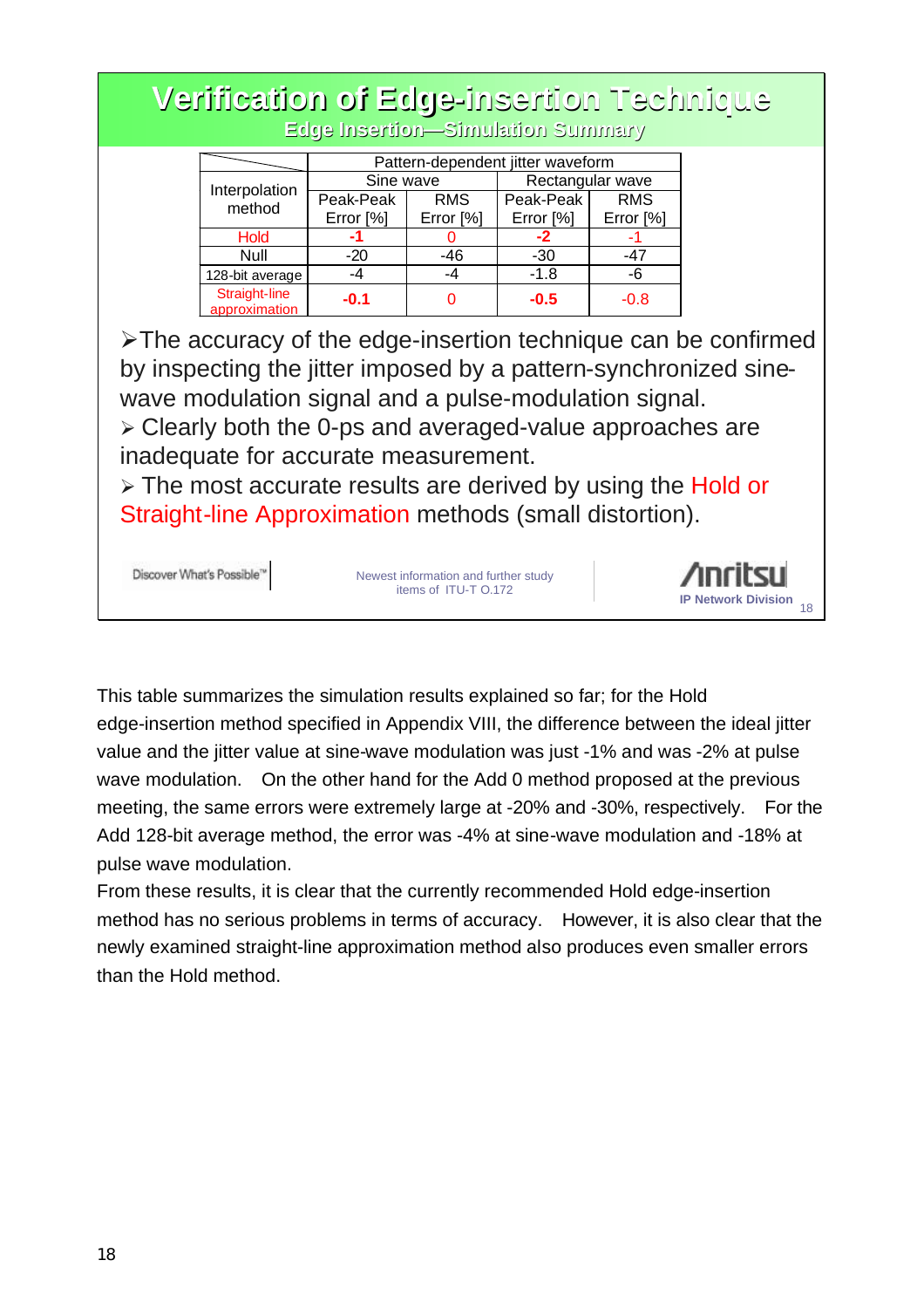

This slide summarizes all the issues discussed so far.

For the Appendix VII method:

First, the fatal problem is that since there is no certain way to versify the jitter value in the final output, there is no way to obtain the traceability needed for assuring accuracy.

Second, since it is not possible to verify the existence or degree of pattern jitter (10 mUIpp), accuracy will always be limited by addition of this error.

Third, Appendix VII is a method effective in jitter evaluation of the clock interface which removed the indefinite element.

For the Appendix VIII method:

First, our simulation results confirm that the current Hold method has no problems with accuracy.

Second, at evaluation of an actual signal, the most important consideration is to use a method that is able to accurately evaluate the pattern jitter, which is the most serious jitter included in the signal.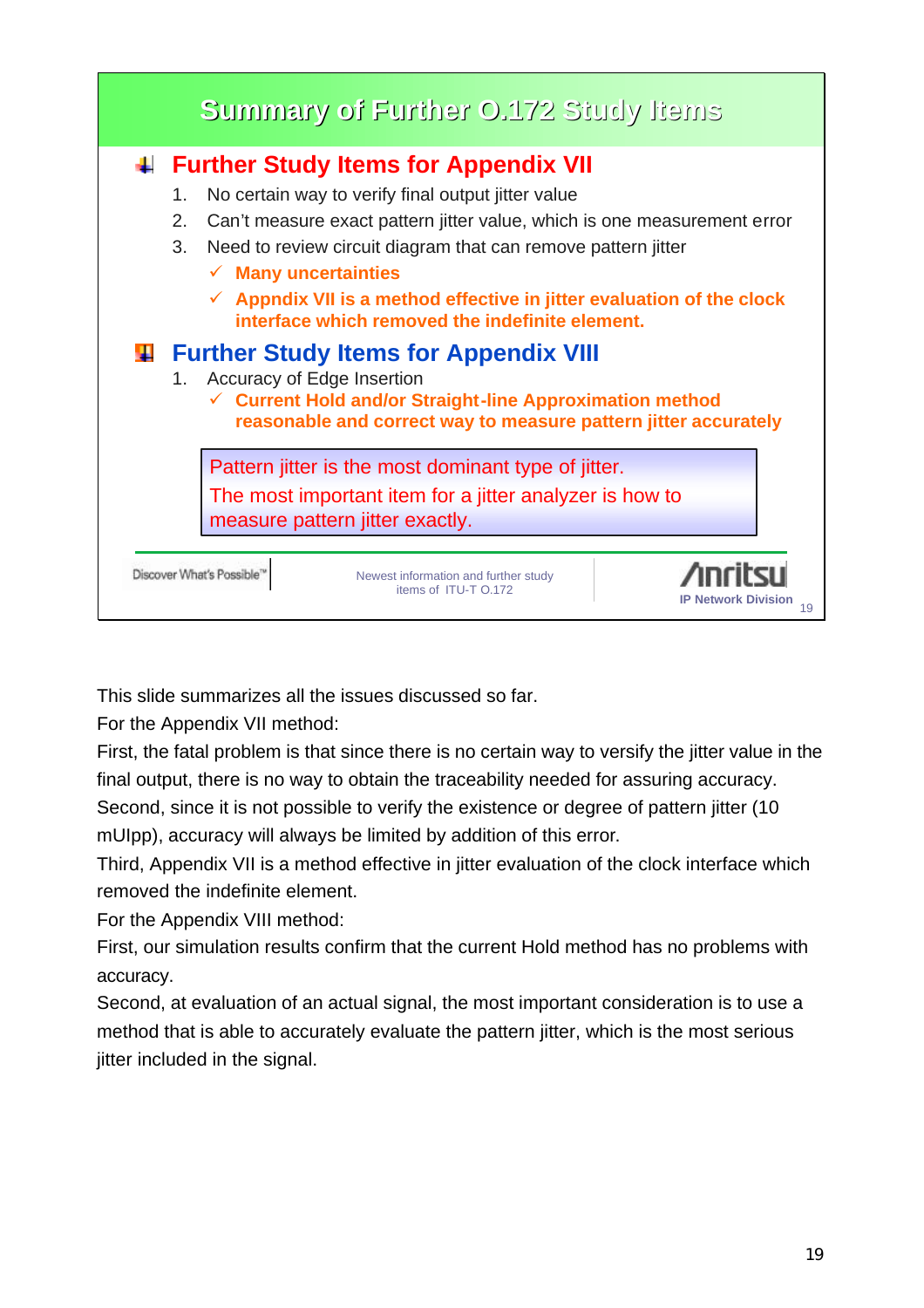

This slide shows some typical measurement results when the MP1590A/B is evaluated using the evaluation system of Appendix VII. We can see that the randomness is excellent and within ±15 mUIpp. This evaluation was performed by looping back a calibrated clock signal to eliminate the above-described accuracy issues.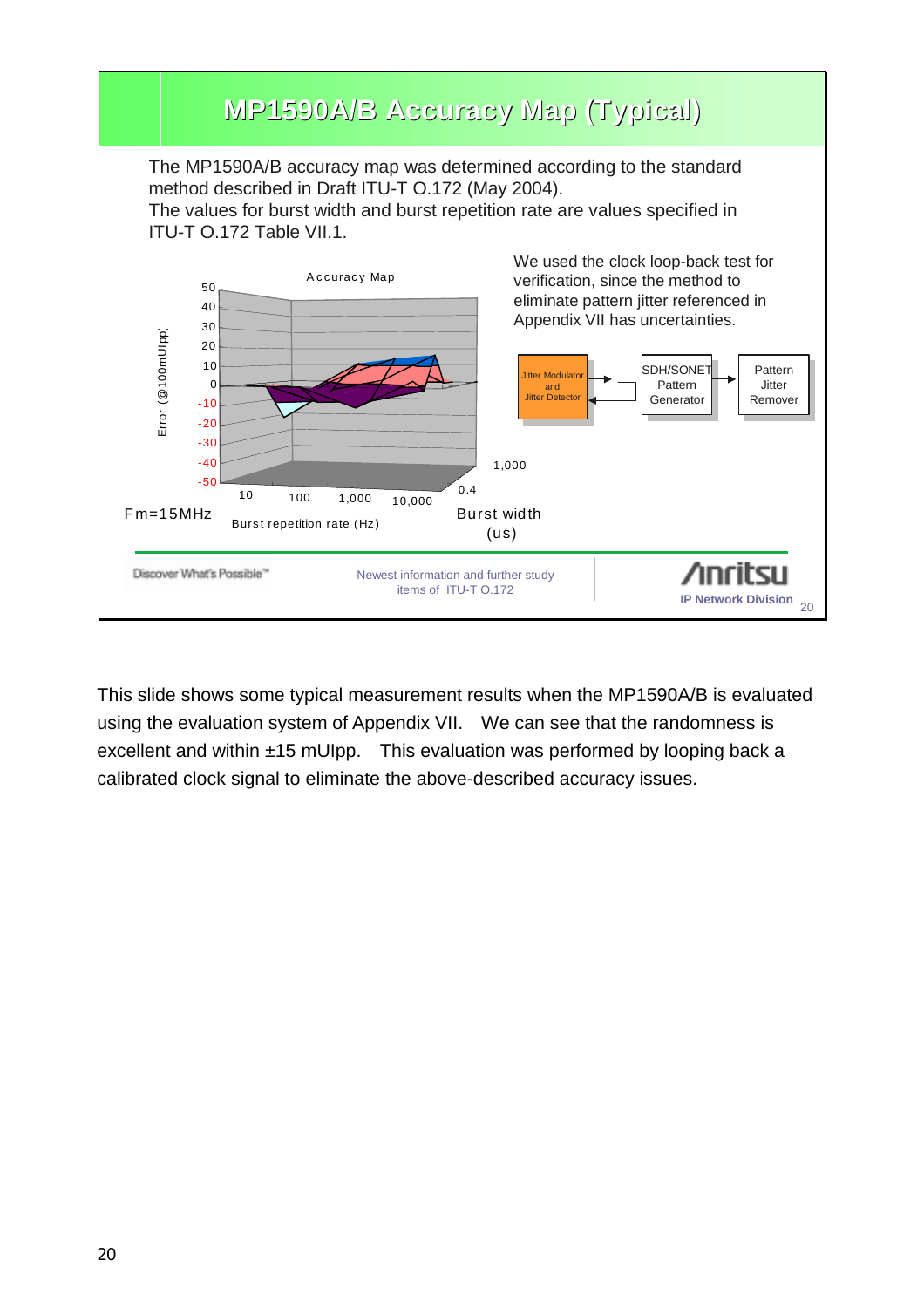

This slide explains some definition of jitter measurement accuracy. In case of ITU-T O.172 and A company, the total jitter measurement accuracy of ITU-T O.172 and A company is specified by variable error (R%) and fixed error (W UIpp) as following formula.

In case of ITU-T 0.172 and A company, the total jitter measurement accuracy is specified by variable error (R%) and fixed error (W UIpp) as following formula.

Accuracy  $\leq \pm R\%$  of reading  $\pm W$  Ulpp

Blue line on the figure show the maximum error . In case of ITU-T O.172 , the maximum measurement error is  $\pm$  55mUIpp to reference jitter value 100mUIpp. In case of A Company, the maximum measurement error  $\pm$  35mUIpp to reference jitter value 100mUIpp.

The total jitter measurement accuracy of MP1590A/B<sup>\*</sup> is only specified by fixed error  $(\pm)$ 20mUIpp) which was traced by ITU-T O.172 Appendix VIII jitter verification method. You can see to compare two figures which is better.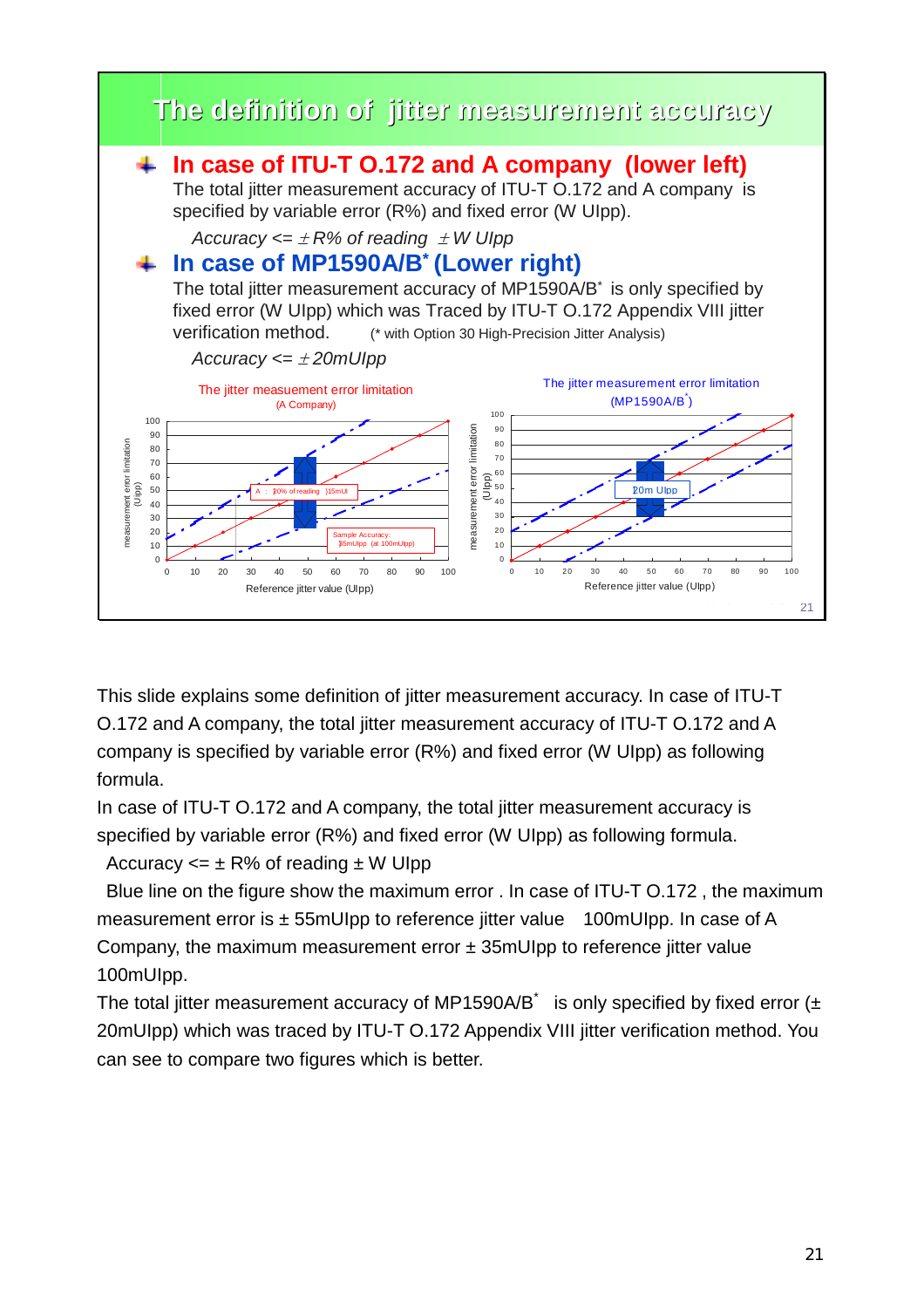|                                                                                                                             | <b>Comparison Table</b>                  |            |                                                                                          |           |                                                                                  |                      |
|-----------------------------------------------------------------------------------------------------------------------------|------------------------------------------|------------|------------------------------------------------------------------------------------------|-----------|----------------------------------------------------------------------------------|----------------------|
| <b>Specifications</b>                                                                                                       | <b>ITU-T 0.172</b>                       | Analyzer A |                                                                                          | Anritsu   |                                                                                  |                      |
| <b>Bit Rate</b>                                                                                                             |                                          | 10G        |                                                                                          | 2.5G/10G  |                                                                                  |                      |
| Errors                                                                                                                      | $\pm$ R% $\pm$ 35 mUI                    |            | $+R% +15$ ml Jl<br>Against Jitter except pattern jitter<br>based on Appendix-VII method. |           | $+20$ ml JI<br>Against standardized transmitter<br>total by Appendix-VIII method |                      |
| Generation Meas.<br>Repeatability                                                                                           |                                          |            | not specify                                                                              |           | $±5$ mUI<br>Specified in data sheet                                              |                      |
| Subject of Jitter<br>verification                                                                                           |                                          |            | Burst sine-wave Jitter                                                                   |           | $DJ + RJ$                                                                        |                      |
| <b>Calibration Point</b>                                                                                                    | Appendix VII<br>Appendix VIII            |            | Accuracy map<br>under the Burst sine-wave Jitter                                         |           | Two or more Golden Tx<br>(PJ at each Tx are different.)                          |                      |
| <b>Optical Input Power</b>                                                                                                  | $-10$ to $-12$ dBm                       |            | $-6$ to $-10$ dBm<br>Not conform to ITU-T Spec.                                          |           | $-10$ to $-12$ dBm<br>Conforms to ITU-T Spec.                                    |                      |
| Optical Wavelength                                                                                                          |                                          |            | $1.55 \mu m$                                                                             |           | $1.31/1.55 \,\mu m$                                                              |                      |
| Payload Test Pattern                                                                                                        | PRBS23, PRBS31<br>All 0s (Appendix VIII) |            | PRBS31                                                                                   |           | All 0s (Appendix VIII)                                                           |                      |
|                                                                                                                             |                                          |            |                                                                                          | R         | $fm$ (Hz)                                                                        |                      |
| <b>Example:</b> Maximum error referred to<br>expected value of 50 mUlpp<br>$\pm 20\%$ of 50 mUI $\pm 15$ mUI = $\pm 25$ mUI |                                          |            |                                                                                          | ±7%       | $20 - 300$ kHz                                                                   |                      |
|                                                                                                                             |                                          |            |                                                                                          | $\pm 8\%$ | $300$ kHz $-$ 1 MHz                                                              |                      |
|                                                                                                                             |                                          |            | on and further stu                                                                       | ±10%      | $1 - 3$ MHz                                                                      |                      |
|                                                                                                                             |                                          |            | items of ITU-T 0.172                                                                     | $+15%$    | $3 - 10$ MHz                                                                     | <b>work Division</b> |
|                                                                                                                             |                                          |            |                                                                                          | ±20%      | $10 - 80$ MHz                                                                    |                      |

Lastly, this table compares the measurement accuracy specified by ITU-T O.172 and that provided by Anritsu's MP1590A/B and another analyzer.

First, the MP1590A/B supports both bit rates of 2.5 and 10G but the other analyzer only supports 10 G. This is important for assuring traceability even for the many direct modulators operating at 2.5 G. (By following Appendix VIII, Anritsu can assure traceability for direct modulators.)

Second, although error is defined, with the Anritsu equipment we are able to assure an error of  $\pm 20$  mUIpp referenced to a transmitter standardized by the Appendix VIII method. By comparison, the other analyzer assures an accuracy of ±15 mUIpp based on the uncertain traceability of Appendix VII. As shown below, since this includes the ITU-T O.172 modulation frequency error, the true error specification is actually  $\pm$ R% (up to 20%) ±15 mUI. Moreover, Anritsu are able to assure an repeatability error of ±5mUIpp. The other analyzer does not have such specification.

Third, the MP1590A/B are able to assure as total jitter value which include DJ (Deterministic Jitter) and RJ (Random Jitter). Moreover, MP1590A/B is calibrated by some different transmitters standardized by the Appendix VIII method. The another analyzer only assure burst sinusoidal jitter value.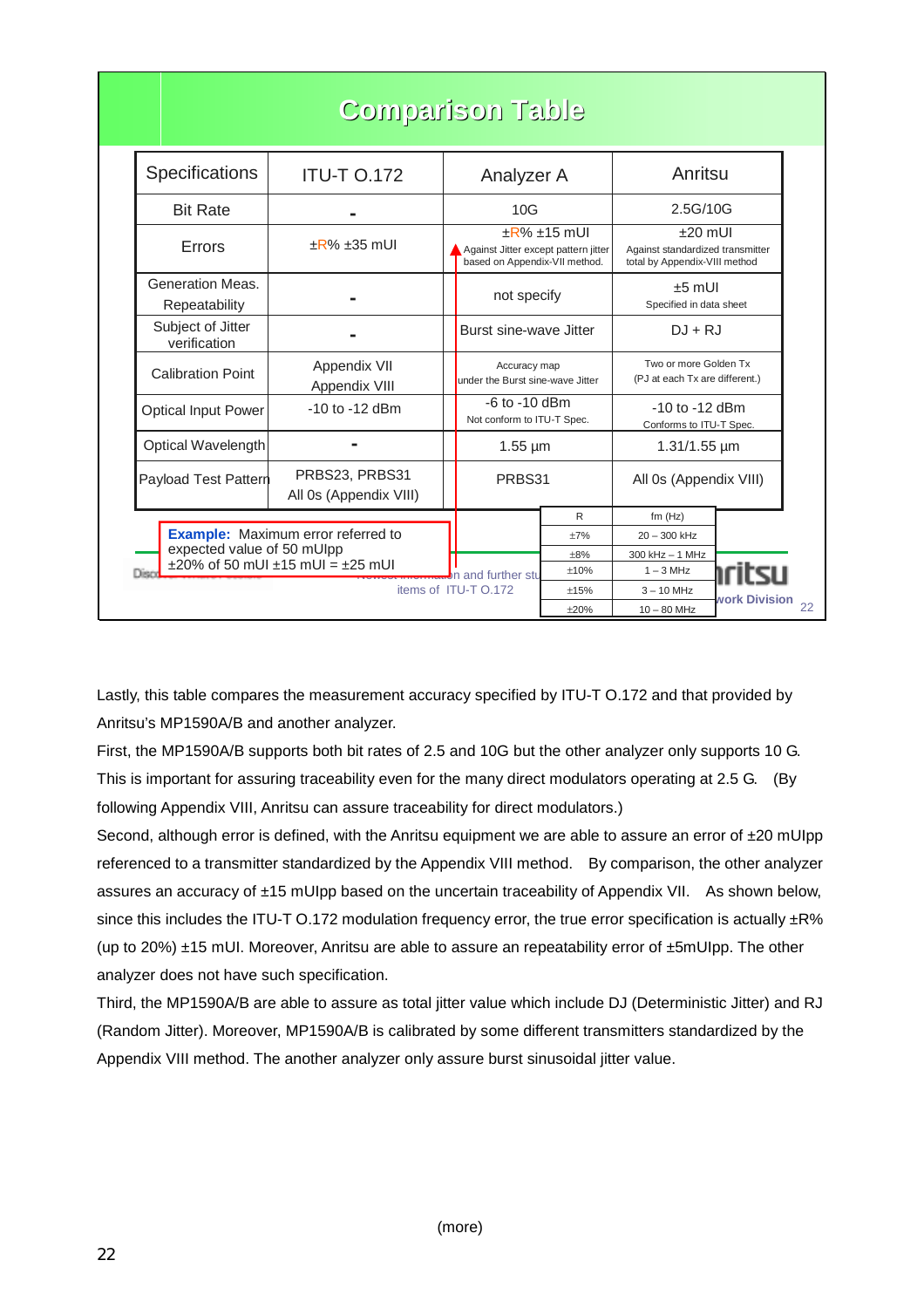|                                                                                                                             | <b>Comparison Table</b>                  |                                                                                                |           |                                                                                  |               |
|-----------------------------------------------------------------------------------------------------------------------------|------------------------------------------|------------------------------------------------------------------------------------------------|-----------|----------------------------------------------------------------------------------|---------------|
| Specifications                                                                                                              | <b>ITU-T 0.172</b>                       | Analyzer A                                                                                     |           | Anritsu                                                                          |               |
| <b>Bit Rate</b>                                                                                                             |                                          | 10G                                                                                            |           | 2.5G/10G                                                                         |               |
| Errors                                                                                                                      | $\pm$ R% $\pm$ 35 mUI                    | $\pm$ R% $\pm$ 15 mUI<br>Against Jitter except pattern jitter<br>based on Appendix-VII method. |           | $+20$ ml Jl<br>Against standardized transmitter<br>total by Appendix-VIII method |               |
| Generation Meas.<br>Repeatability                                                                                           |                                          | not specify                                                                                    |           | $+5$ mUI<br>Specified in data sheet                                              |               |
| Subject of Jitter<br>verification                                                                                           |                                          | Burst sine-wave Jitter                                                                         |           | $DJ + RJ$                                                                        |               |
| <b>Calibration Point</b>                                                                                                    | Appendix VII<br>Appendix VIII            | Accuracy map<br>under the Burst sine-wave Jitter                                               |           | Two or more Golden Tx<br>(PJ at each Tx are different.)                          |               |
| <b>Optical Input Power</b>                                                                                                  | $-10$ to $-12$ dBm                       | $-6$ to $-10$ dBm<br>Not conform to ITU-T Spec.                                                |           | -10 to -12 dBm<br>Conforms to ITU-T Spec.                                        |               |
| Optical Wavelength                                                                                                          |                                          | $1.55 \mu m$                                                                                   |           | $1.31/1.55 \,\mu m$                                                              |               |
| Payload Test Pattern                                                                                                        | PRBS23, PRBS31<br>All 0s (Appendix VIII) | PRBS31                                                                                         |           | All 0s (Appendix VIII)                                                           |               |
|                                                                                                                             |                                          |                                                                                                | R         | $fm$ (Hz)                                                                        |               |
| <b>Example:</b> Maximum error referred to<br>expected value of 50 mUlpp<br>$\pm 20\%$ of 50 mUI $\pm 15$ mUI = $\pm 25$ mUI |                                          |                                                                                                | ±7%       | $20 - 300$ kHz                                                                   |               |
|                                                                                                                             |                                          |                                                                                                | $\pm 8\%$ | 300 kHz - 1 MHz                                                                  |               |
|                                                                                                                             |                                          | on and further stu                                                                             | $+10%$    | $1 - 3$ MHz                                                                      |               |
|                                                                                                                             |                                          | items of ITU-T 0.172                                                                           | $+15%$    | $3 - 10$ MHz                                                                     | work Division |
|                                                                                                                             |                                          |                                                                                                | ±20%      | $10 - 80$ MHz                                                                    |               |

Fourth, the optical level for assuring accuracy specified by ITU-T O.172 should cover a range of -10 to -12 dBm for all optical interfaces recommended by ITU-T G series Anritsu's MP1590A/B completely satisfies this specification. Additionally, there is hardly any level dependence even outside this level range. The other analyzer does not conform to the range specified by 0.172 and does not conform to the optical interfaces recommended by ITU-T G series.

Fifth, the MP1590A/B supports both wavelengths of 1.31 and 1.55  $\mu$ m while the other analyzer only supports 1.55 µm.

sixth, for the payload test pattern, Anritsu's MP1590A/B supports the pattern specified by Appendix VII/A.1 of ITU-T O.172, whereas the other analyzer supports  $PRBS2<sup>31</sup>$ -1. As explained in the notes on Slide 9, although company A's specification is based on Appendix VII A, since evaluation is performed with a signal from which pattern-dependent jitter has been completely removed and to which burst sine-wave jitter has been added, the guaranteed generation pattern has no meaning.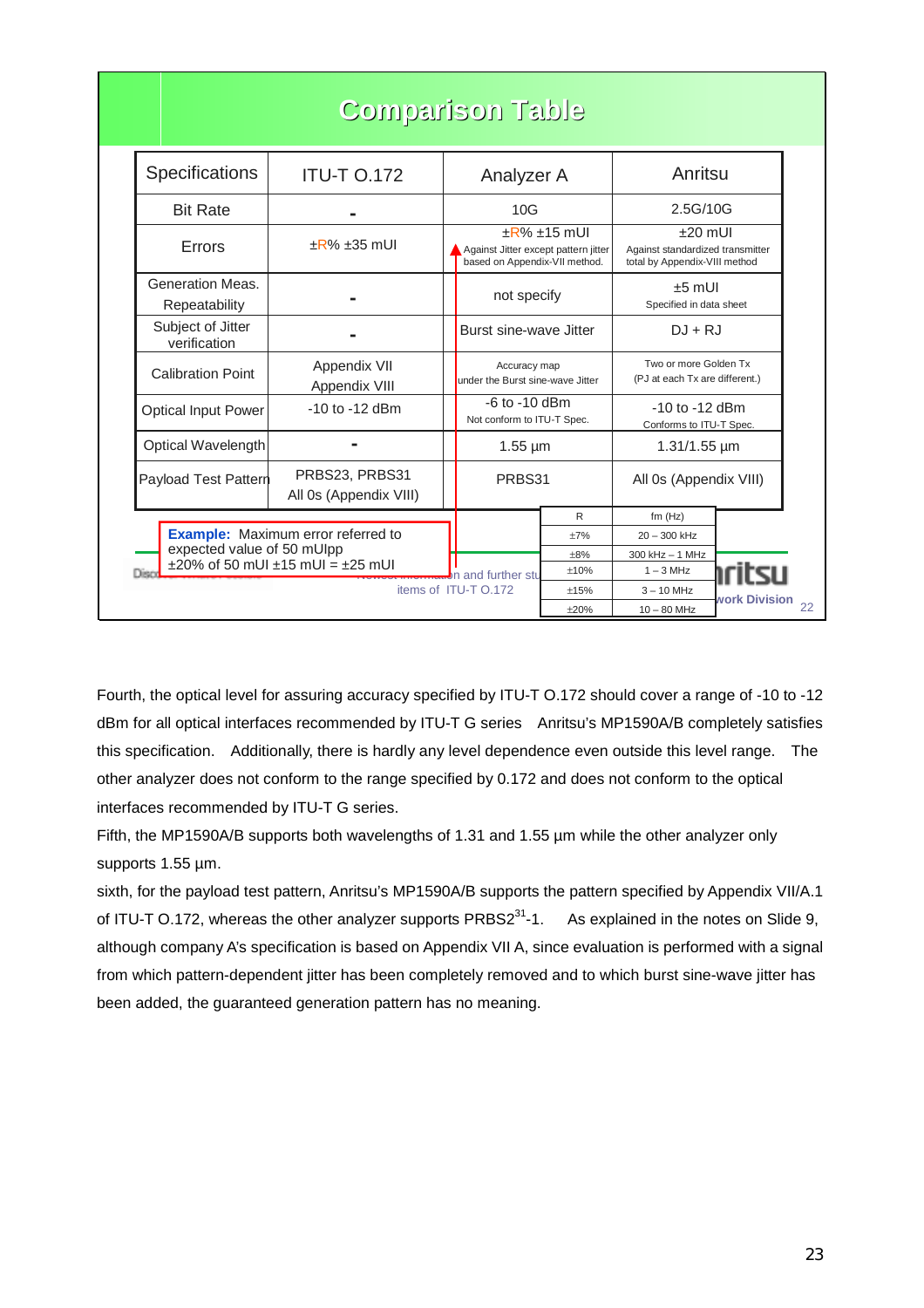

To offer a more complete understanding of the issues we have discussed here today, we are planning to publish more of these types of reference materials after the next ITU-T meeting.

Thank you.